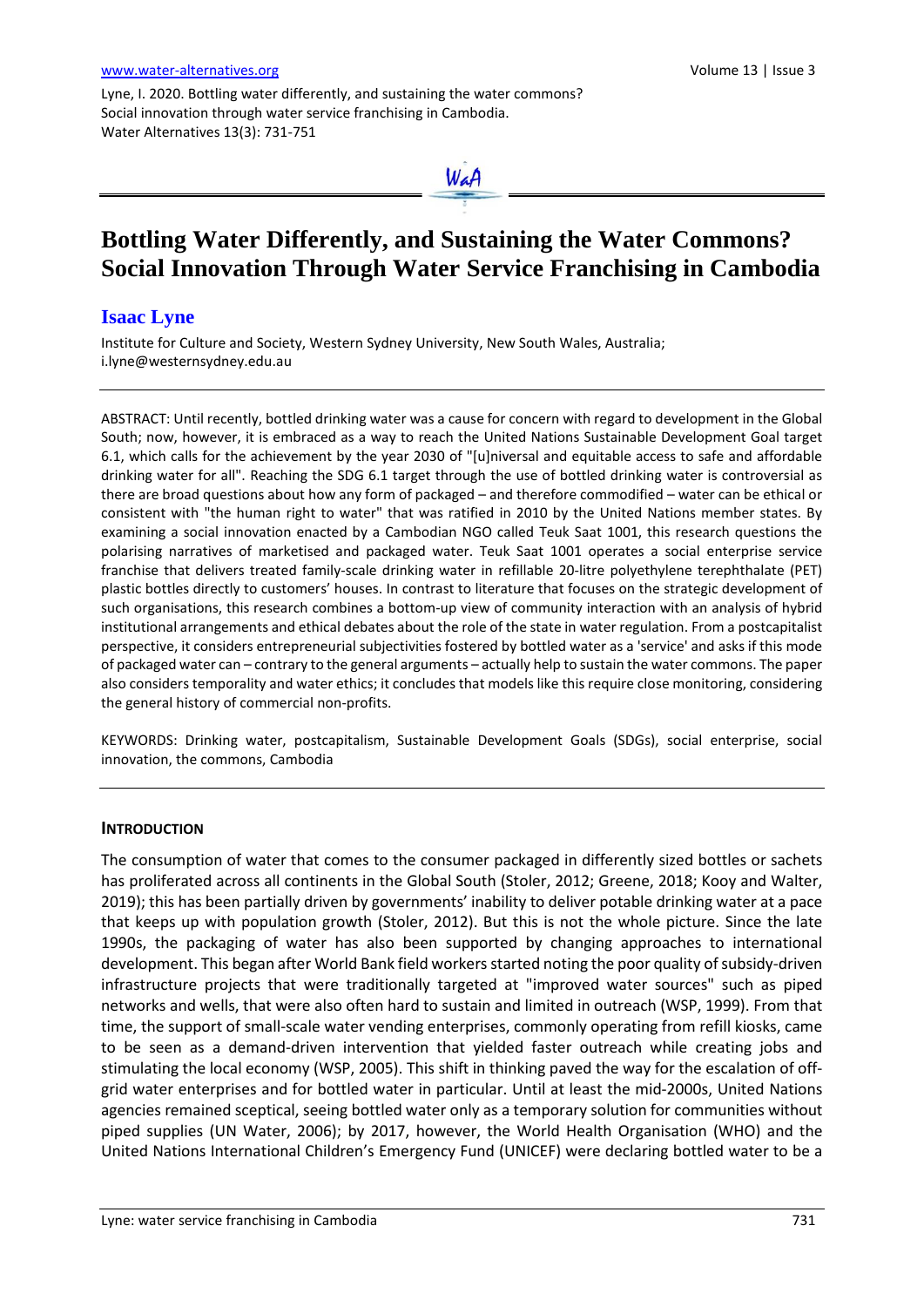suitable primary source of households' drinking water – that is to say, an unambiguously improved water source – as long as households could also access at least one other improved water source for cooking, cleaning and personal hygiene (UNICEF and WHO, 2017). In some parts of the Global South, communities' needs for safe drinking water are being increasingly met by a drinking water service whereby water is delivered to customers in 5-gallon (about 20-litre) plastic bottles (Walter et al., 2017). In Cambodia, for instance, UNICEF has been actively supporting this water-as-service model for almost ten years; that is the focus of this paper.

## **REVALUING DRINKING WATER: PROBLEMATIC POLITICS AND ETHICS**

Packaged drinking water has been comprehensively revalued by international development; this can be traced back to 2010 when the "human right to water and adequate sanitation by 2030" was ratified by member states of the UN General Assembly and by the UN Human Rights Council. There has, however, been consternation ever since among academics and civil society organisations regarding how this right is to be guaranteed. Evidence gathered over the past ten years gives cause for cautious optimism that the 'right to water'remains a progressive force or a "profoundly important galvanizing call (…) at different scales" (Sultana and Loftus, 2020: 2); it has also, however, been labelled an "empty signifier" typifying a post-political consensus that mobilises progressives and conservatives alike while doing little to change the way water is governed (Swyngedouw, 2013: 832; Sultana and Loftus, 2015: 98). If the concept of the right to water succeeds in opening markets to suppliers of packaged water, then international corporations – including those owning best-selling bottled water brands – would be supportive of it.

From the politicised perspective of water justice – if we are to avoid the corporate determination of people's rights – the fundamental human right to water must be treated as a public good, while upholding the principles of it as a common resource (Barlow, 2013; Fattori, 2013; Pacheco-Vega, 2019, 2020). From this politicised perspective, the water commons is thus integral to the human right to water, for the historic reason that 'the commons' infers inalienable access to it, alongside a "focus on citizen participation" in managing it as a resource (Perera, 2015: 199-200). Contested notions of the 'commons' as a thing/noun, or as a process/verb in the sense of 'commoning' (Gibson-Graham et al., 2016) are considered later in the paper; the pertinent issue here is that, however framed, the water commons should imply participatory management. For Raúl Pacheco-Vega (2019: 9), it is nothing less than a "dereliction of duty" for nation states to hand jurisdiction over the right to water to the bottled water industry, as this alienates communities from decision-making. Taking scarcity as the central issue in water insecurity, and given the way private bottled water companies deny civic participation, Pacheco-Vega asks, "How is an industry that makes money from packaging a scarce resource compatible with our intentions to create the conditions for a global norm of the human right to water (…)?" (ibid: 2).

But is bottling water and selling it always antithetical to the human right to clean and safe drinking water or, for that matter, to the water commons? This paper questions such polarising narratives. It considers if a social innovation whereby by the franchising of family- and business-scale enterprises that provide drinking water as a rural service using refillable vessels, offers something substantially different from what draws the ire of activists and academics alike: bottled water 'products' that are "fast-moving consumer goods" (Hawkins et al., 2015). This paper examines an entrepreneurial NGO called Teuk Saat 1001 (referred to hereafter as TS1001); *Teuk Saat* means clean water in Khmer, the majority language spoken in Cambodia. TS1001 was established in 2004 as the first project of a French international NGO called 1001fontaines; it specialises in constructing water refill kiosks using international development funding. It has also introduced an innovative social enterprise franchise (or a social innovation) through a branded 20-litre (hereafter 20L) bottled water line known across Cambodia as 'O-We Water'. O-We Water is the cheapest bottled water on the Cambodian market and is distributed directly to rural and peri-urban houses from a nationwide network of O-We Water refill kiosks. In this paper, it is argued that social innovations related to drinking water should be of significant interest to academics who are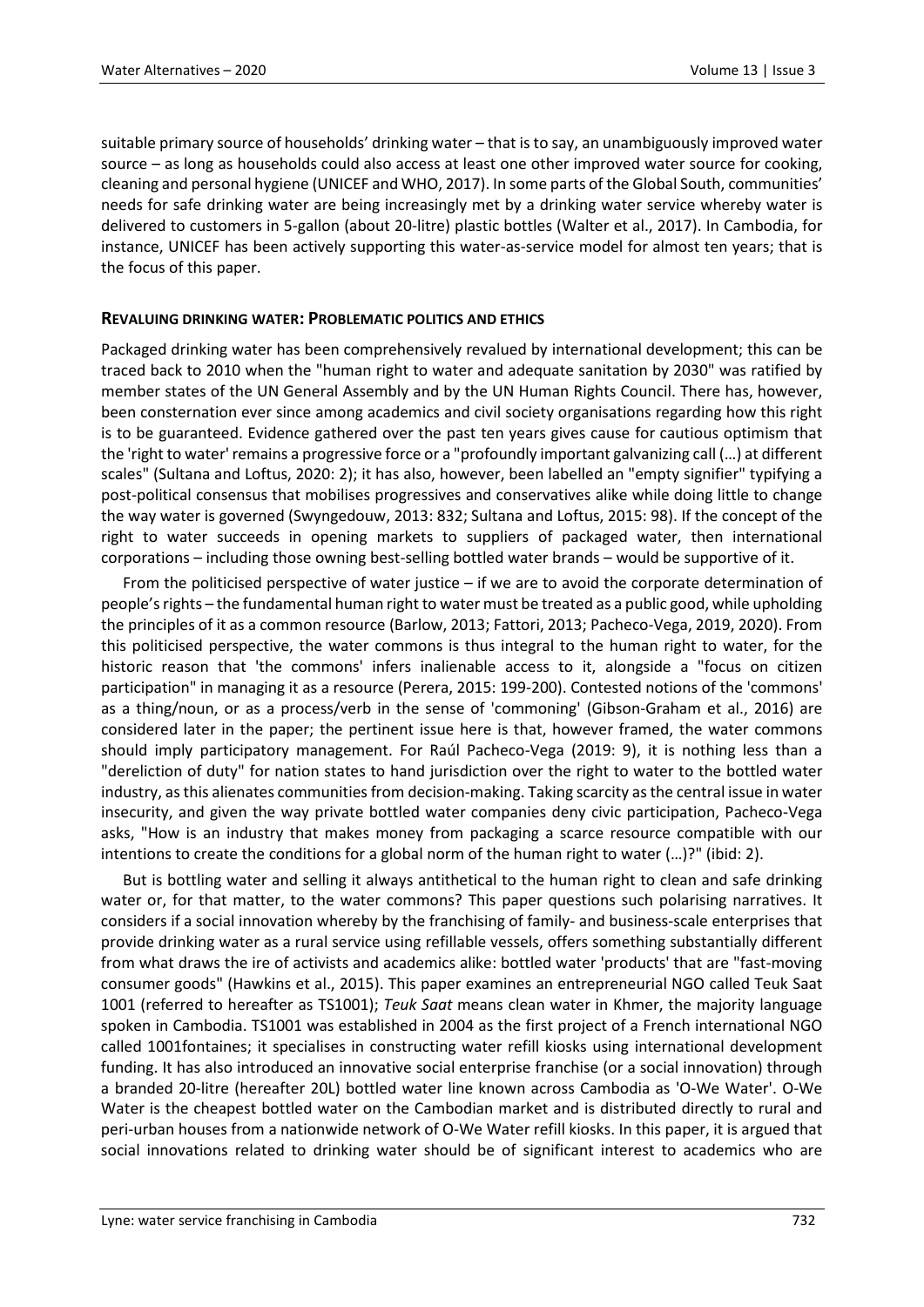concerned with water rights and justice (Sultana and Loftus, 2015; Sultana, 2018; Pacheco-Vega, 2020) and with strategies to support the 'water commons' (Barlow, 2013; Fattori, 2013).

To pave the way for analysis, some prior issues need to be brought into the frame. First, larger (familysized) bottled water has not gone without research, particularly as related to its utility for policy in the Global South; its availability has raised questions about equity and choice (for instance Kooy and Walter, 2019). Second, and related to the first point, one cannot simply say that there is a difference between large family-sized bottles and single-serving bottles and assume that none of the same ethical concerns apply; regardless of the packaging there are still concerns, particularly with commodification and the role of the state (Pacheco-Vega, 2020; Sultana and Loftus, 2020). The third and final point to bring forward is the need for an appraisal of accumulated case studies of similar 'drinking water as service' situations in rural localities in the Global South; this is necessary in order to establish the relative originality of this research.

The revaluing of packaged water was compounded by the adoption of UN Sustainable Development Goal (SDG) 6.1, which called for "[u]niversal and equitable access to safe and affordable drinking water for all" by 2030 (Walter et al., 2017). For reasons outlined in the introduction, bottled water in 20-litre containers has particularly been deemed a productive policy choice. It has scope for innovation and can be enrolled into a demand-driven (consumer-oriented) approach which enables faster (and less costly) extension of safe drinking water than supply-driven infrastructure programmes (Hystra, 2011). Politically, however, 'distributed packaged water' (in whatever form it takes) still provokes critical analysis. Michele Kooy and Carolin T. Walter (2019), for example, question if the consumption of bottled drinking water by the poor truly reflects a 'consumer choice' or if, rather, it reflects the 'uneven choices' that arise from a political ecology of water that embeds affluent communities' privileges. Moreover, when World Bank officials adopt a post-political discourse of consumer choice, these uneven choices are sidelined (Kooy and Walter, 2019: 11-13). In the Global South, choice means very different things in affluent urban communities than it does in less-affluent slums and peri-urban and rural communities. As Pacheco-Vega (2020) points out, it is precisely the uneven flow of water that makes it a policy problem; by extension, the notion of water scarcity is brought into question. Scarcity clearly is impacted by population growth and meteorological concerns, including climate change; however, in contrast to the neo-Malthusian mindset, from a political perspective water scarcity is socially constructed, and its foremost cause is the unequal decision-making power with regard to safe freshwater resources that arises out of the broader social relations of class, race, sex and gender (Swyngedouw, 2013; Pacheco-Vega, 2019; Sultana and Loftus, 2020).

A particularly important text recently authored by Raúl Pacheco-Vega (2020) shows why the social construction of water scarcity cannot be approached ambivalently; engaging with the interconnected processes of water privatisation, marketisation and commodification (i.e. packaging), he persuasively shows how anything that erodes a governments function is a slippery slope. Moreover, while development actors may distinguish 20L containers from single-serving ones, Pacheco-Vega seems to see no reason for differentiation because it is the packaging of water per se (subsequent to its marketisation) that is the very essence of its commodification. The packaging of water feeds into more manipulative marketising (especially in times of crisis), which then further pushes aside regulatory functions, giving impetus to a further deepening of commodification through new forms of packaging (Pacheco-Vega, 2020: 121-22). For Pacheco-Vega, this includes 'socially responsible' packaged water lines where percentages of profits support water projects in the Global South. Indeed, positioning such bottled water lines as "conduits for the human right to water" does appear perverse when conducted by corporations that deplete aquifers and deprive populations of their local freshwater resources, which are then sold at a cost-per-unit that is thousands of times higher than tap water (Barlow, 2013: 97; Pacheco-Vega, 2020: 118). The best that can thus be said for packaged water in Pacheco-Vega's (2020: 121-23) view is that it is only ethical as a very short-term measure, such as in response to natural disasters.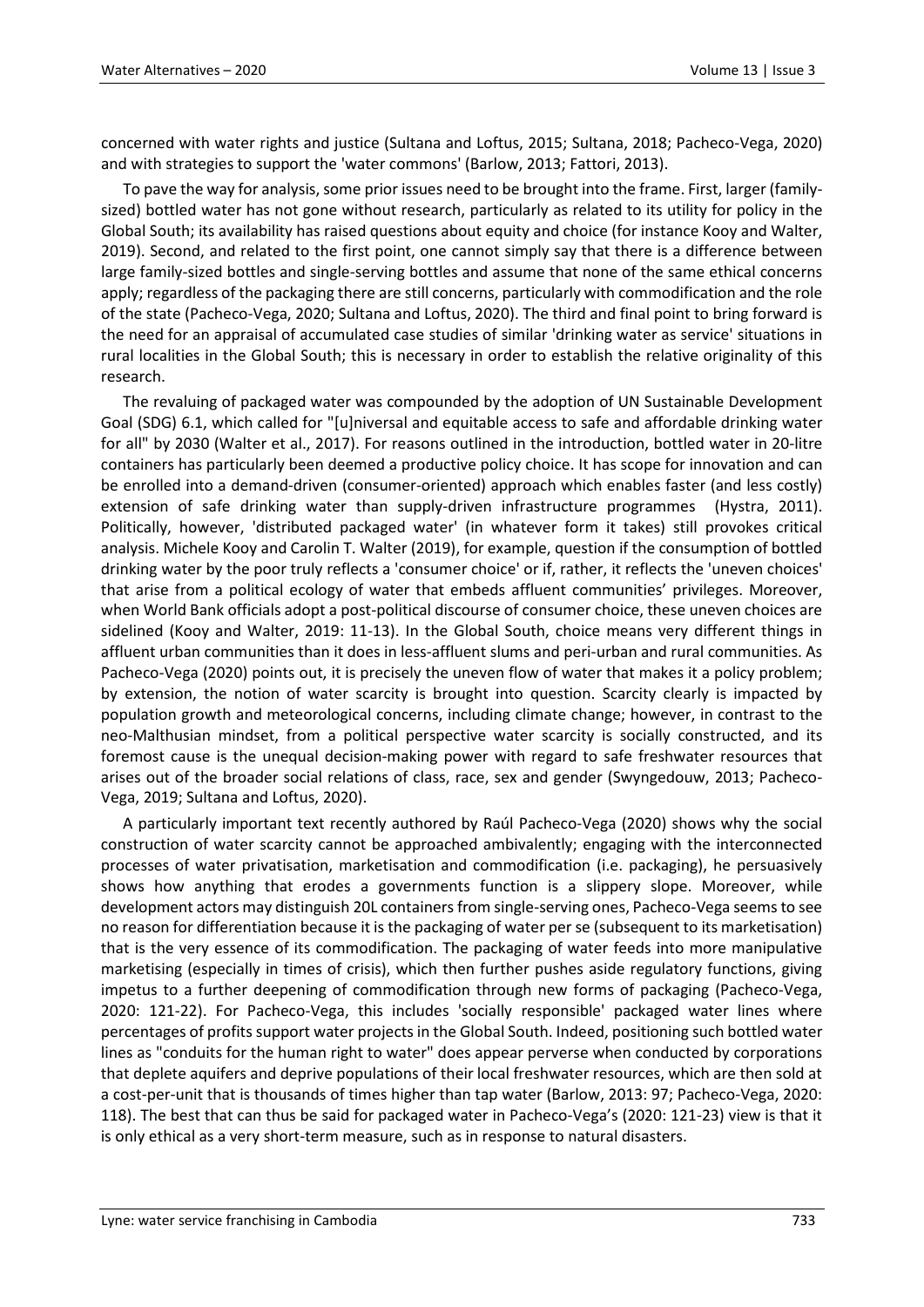If water insecurity, ethics and justice are deemed intrinsic to the right to water, and given that bottled water is therefore fraught with regulatory challenges, Pacheco-Vega thus rightly asks how we can we govern it; he also asks, "How can we ensure that a governmental function is not supplanted by a private actor?" (Pacheco-Vega, 2020: 114), considering the centrality of a government's responsibility for ensuring citizens' human right to water. This is a question that UN agencies should prioritise. Sultana and Loftus (2020: 4) note, for instance, that while "the UN may recognize the right to water, it is clearly the member states that are responsible for giving this right any meaning". A question with which to justifiably counter this statement, however, might be: What government functions are truly universal? Two good reasons to ask this question are set out below; both point to the need for collaborative solutions.

First, in higher income countries there is a much greater efficiency of municipal piped water as compared to bottled water; this is not matched in lower income countries like Cambodia, and especially in rural areas piped water supplies are scarce. The ubiquitous use of wood as fuel to boil water (including piped water, if available) before drinking incurs extra economic costs, poses risks to health from biomass smoke and drives deforestation (Andersson Sköld, 2010; San et al., 2012). In cases where drinking water is widely boiled, it seems reasonable to ask if all municipal water needs to be potable since a relatively small proportion of it is actually consumed. With that in mind, it makes sense to discern a hierarchy of needs with respect to available water supplies (Feitelson, 2017); in that case, it could make sense for multiple state and nonstate agents, including international development agencies, to collaborate specifically on safe drinking water.

Second, the simple choice between public service and private enterprise (or neoliberal governance) has been substantively disrupted by hybrid entities. In both the West and Asia, these include different types of social enterprises (Defourny et al., 2014; Bidet and Defourny, 2019); in Bangladesh for instance, entrepreneurial non-profit organisations provide more of the national welfare services than the state is able to (Nicholls, 2013). With this in mind, marketising water may not actually be a major ethical issue per se if we appreciate that markets, through the way they organise economic activities and actors, can solve problems by generating political, social and economic value (Callon, 2007).

Without denying that the state is critical to the human right to water, transferring this right from one context or site to another presents contextual challenges. The points above underline that nation states cannot always be considered to be completely coherent or static entities; this in turn means that the role of states in securing the right to water must be approached in nuanced ways (Sultana and Loftus, 2020). All things considered, the duty of municipalities in the Global South to deliver the kind of piped potable water found in rich industrialised countries is a water discourse that can be challenged; the question, therefore, is to what extent other particular efforts to make communities water secure "can be considered the same as affording the right to water" (ibid: 6) and what modes of business in this regard are capable of fostering ethical subjectivities that are conducive to civic participation and reciprocity. Accordingly, the focus in this paper is on how international development actors, entrepreneurial nonprofit entities and government actors might work within a hybrid institutional configuration to ensure that the right to water is afforded while retaining it as a common resource for villagers.

### **EXISTING STUDIES OF BOTTLED WATER KIOSKS AS SERVICE PROVIDERS IN THE GLOBAL SOUTH**

To date, studies of rural bottled water as a service involving water kiosks, particularly in the Global South, appear mainly in management literature that is focused on bottom-of-the-pyramid business opportunities and strategies for success; (Desa and Koch, 2014; Gebauer et al., 2017; Martin et al., 2019). Piramal Sarvajal works in 20 Indian states, creating value for private kiosk owners and communities by providing marketing and technical support that is adaptable to local contexts (Gebauer et al., 2017). Naandi Community Water Services has turned a kiosk network spanning five Indian states into a 'social venture firm' by combining grants for community-managed kiosk constructions with cost-recovery subscriptions from service users (Faeth and Weinthal, 2012; Desa and Koch, 2014). Meanwhile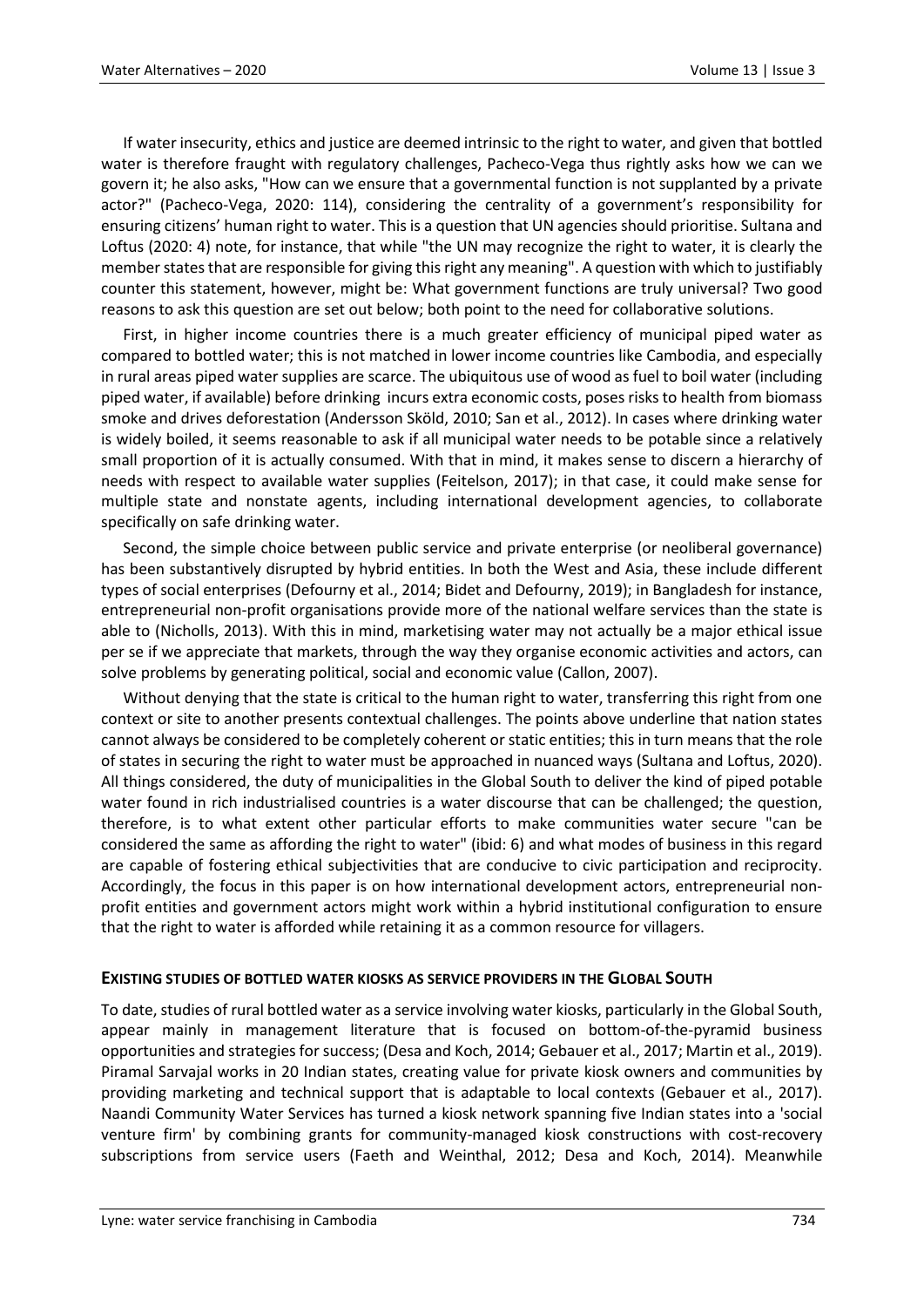longitudinal studies show how both Naandi (Desa and Koch, 2014) and TS1001 in Cambodia (Martin et al., 2019) have strengthened their value propositions and competitiveness in informal markets through strategic investments in capacities, product standards and alliances, while also making entrepreneurial adjustments to routine work. A complementary paper examines the technical merits of membrane-based water filtration in water refill stations in Southeast Asia; it also examines market competition and sustainability challenges in low income locations (Sima and Elimelech, 2013), which is to say markets at the bottom of the economic pyramid in other words.

In all the above research, the focus is primarily on strategic organisational development. The research which is the subject of this paper is different in that its focus is ethnographic; it considers communities, including kiosk operators, and takes a broader focus on the ethics of the service model that is supported by international aid. This contributes to the body of knowledge on this subject in that the strategic factors that underly the success of bottom-of-the-pyramid business models say little about the relations of care for people and resources in communities, and do not generally address particular ethical concerns pertaining to vital resources such as water. Before going into more detail about TS1001 and its O-We Water franchise, the next section gives the contextual background that underlines the potential contribution of this social innovation in Cambodia.

# **WATER IN CAMBODIA: URBAN/RURAL DISPARITY**

Cambodia is a Southeast Asian country that made strong developmental progress since emerging from three decades of conflict and trauma in the late 20th century (World Bank, 2019); in many ways, however, there remains an obstinate disparity between the quality of life in urban and rural areas (OPHI, 2018). This disparity is starkly illustrated by uneven access to safe drinking water. According to data from the WHO and UNICEF Joint Monitoring Program (JMP), 72% of the urban population can access piped water, but this applies to only 8.3% of the rural population. Of Cambodia's rural population, 30% still drink from 'unimproved water sources' which offer no reliable protection against contamination; half of the time this means raw surface water is taken directly from lakes, ponds and rivers (WHO and UNICEF JMP 2019). Meanwhile, the Royal Government of Cambodia (RGC) countrywide budgetary commitment to rural water infrastructure is only US\$0.9 million per year (WSP, 20[1](#page-4-0)5: 73).<sup>1</sup> The impact of this is profound in rural Cambodia, where diarrheal diseases arising from drinking unsafe water are the foremost cause of infant mortality (Pink, 2016: 41).

A representative of the Department of Rural Water Supply within Cambodia's Ministry of Rural Development (MRD) said that despite the meagre public budget the government aims to achieve SDG 6.1 by 2025, five years ahead of the 2030 timeline. The strategy depends on private sector actors extending piped supply services; JMP data, however, shows little progress to date. Another avenue is bottled water, despite it being, until recently, explicitly excluded from the government's water and sanitation strategy (Ministry of Rural Development, 2010: 37). The representative added that, besides private sector actors, there is a heavy reliance on non-profit 'development partners' which includes a close strategic relationship with TS1001. TS1001's strategic importance was also stressed by a UNICEF representative in Cambodia's Water and Sanitation Program, who said that the agency's core concern is preventing waterborne illness among children under five years old.

 $\overline{a}$ 

<span id="page-4-0"></span><sup>1</sup> During an interview a representative of Cambodia's Ministry of Rural Development pulled up data on the current government budget commitment; it corresponded to the budget currently in the public domain.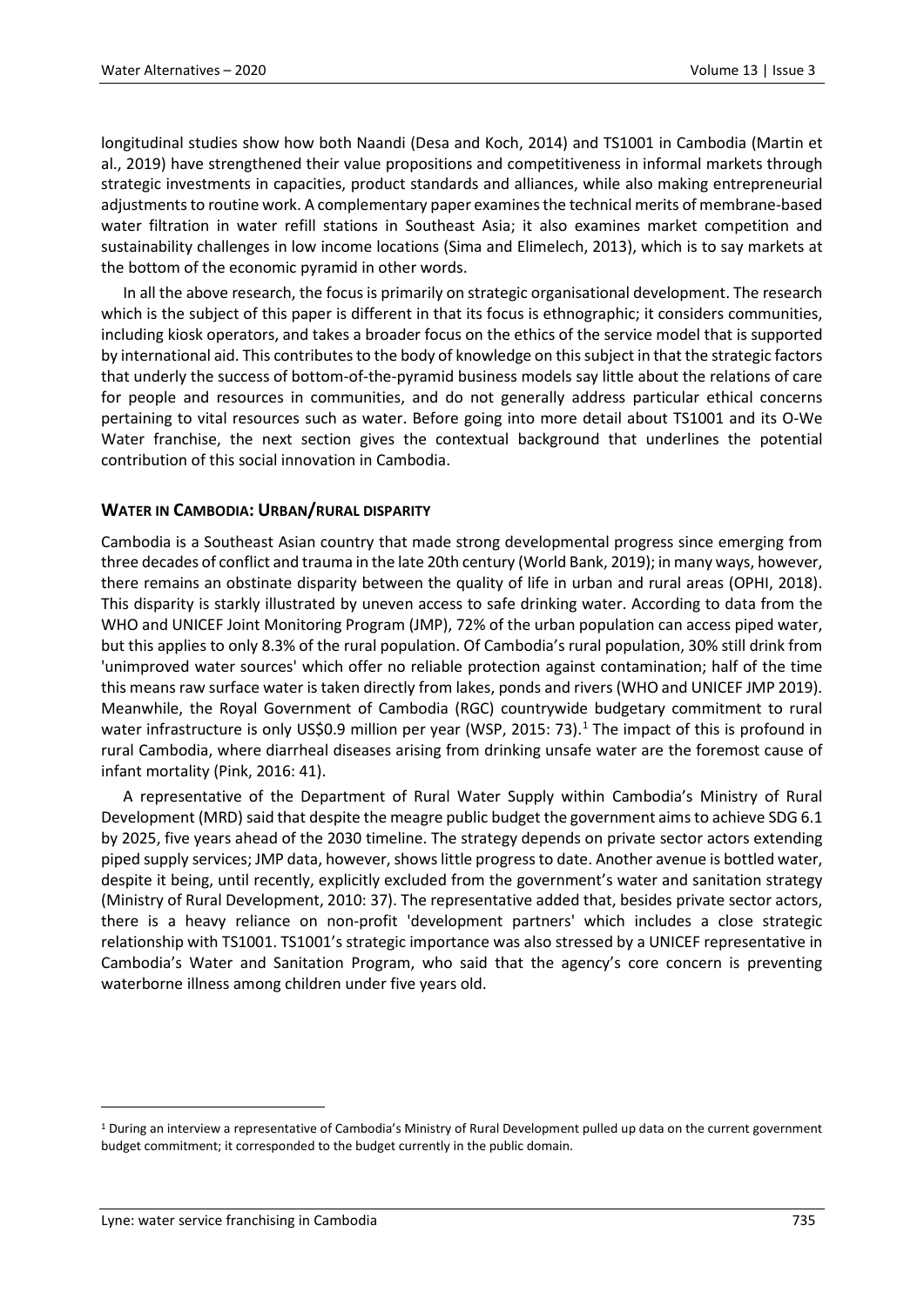# **TS1001'S O-WE WATER REFILL KIOSKS: A SOCIAL INNOVATION**

TS1001 specialises in the construction and initiation of branded O-We Water refill kiosks (Figure 1); it is not the only NGO building kiosks in Cambodia, but it is by far the most prolific.<sup>[2](#page-5-0)</sup> The effort is supported by international development donors and larger NGOs including UNICEF, the French Development Agency, USAID, the Swiss Red Cross, Water Aid and (previously) World Vision; these agencies commission and pay for water refill kiosks which, according to TS1001's chief executive officer (CEO), cost an average of US\$33,000 each time to build and implement. Each kiosk services a specific administrative commune where suitable drinking water sources have been either absent or inconvenient;<sup>[3](#page-5-1)</sup> in some cases a kiosk serves an area where villagers rely on surface water from rivers, ponds or lakes, exposing them to biological pathogens and in other cases a kiosk serves an area where the groundwater is unsafe due to chemical contaminants such as arsenic.[4](#page-5-2)

Figure 1. An O-We Water refill station.



Source: Isaac Lyne (2019)

 $\overline{a}$ 

O-We Water kiosks take in water from one of two sources: surface water from local lakes, ponds or rivers, using a mechanical pump; or groundwater – if it is available and suitable – from a borehole that is usually adjacent to the kiosk. The water goes through a preliminary prefiltration treatment process involving percolation and filtration through sand, and then – if needed to improve the colour and odour – activated carbon (Figure 2). It is then put through four filters that reduce pollutants to one part per million, and any remaining bacteria are killed using ultraviolet light (Figure 3). The water thus produced conforms to WHO standards. Every month, the water is tested at one of TS1001's three regional laboratories for

<span id="page-5-0"></span><sup>2</sup> In addition to TS1001, a Singaporean NGO called Lien Aid operates a community managed water kiosk programme in Cambodia.

<span id="page-5-1"></span><sup>3</sup> Cambodia's administrative levels include provincial, district, commune and village. Commune councils are elected every four years.

<span id="page-5-2"></span><sup>4</sup> This has become problematic since the year 2000, as high concentrations of naturally occurring arsenic sediments originating from the Himalayas have been increasingly found in low-lying areas close to the Mekong Delta (Fendorf et al., 2010). The Cambodian government set the safety standard for arsenic in groundwater at 50μg/litre, although the WHO standard is 10μg/litre (Andersson Sköld, 2010) and donors commission water kiosks based on the latter of the two measures.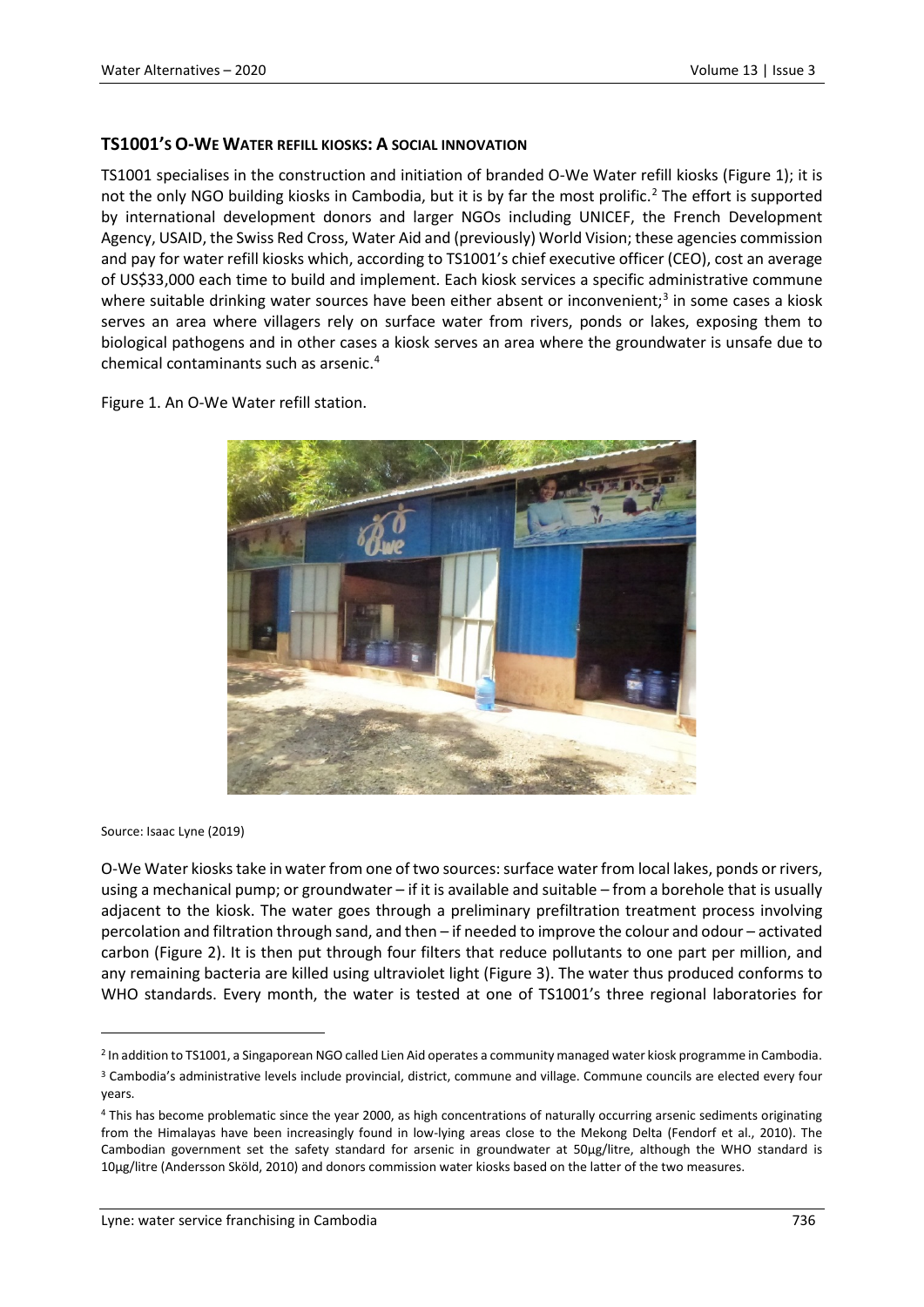numerous biological pathogens (including for instance coliform, E. coli and enterococcus faecalis) and chemical contaminants. Once treated, the water is decanted into 20-litre polyethylene terephthalate (PET) bottles and delivered on a motorised cart directly from the kiosk to consumers' houses (Figure 4).

Figure 2. Water storage, percolation, sand filtration and activated carbon treatment at an O-We Water refill kiosk.



Source: Isaac Lyne (2019)

Figure 3. Water filtration and ultraviolet treatment.



Source: Isaac Lyne (2019)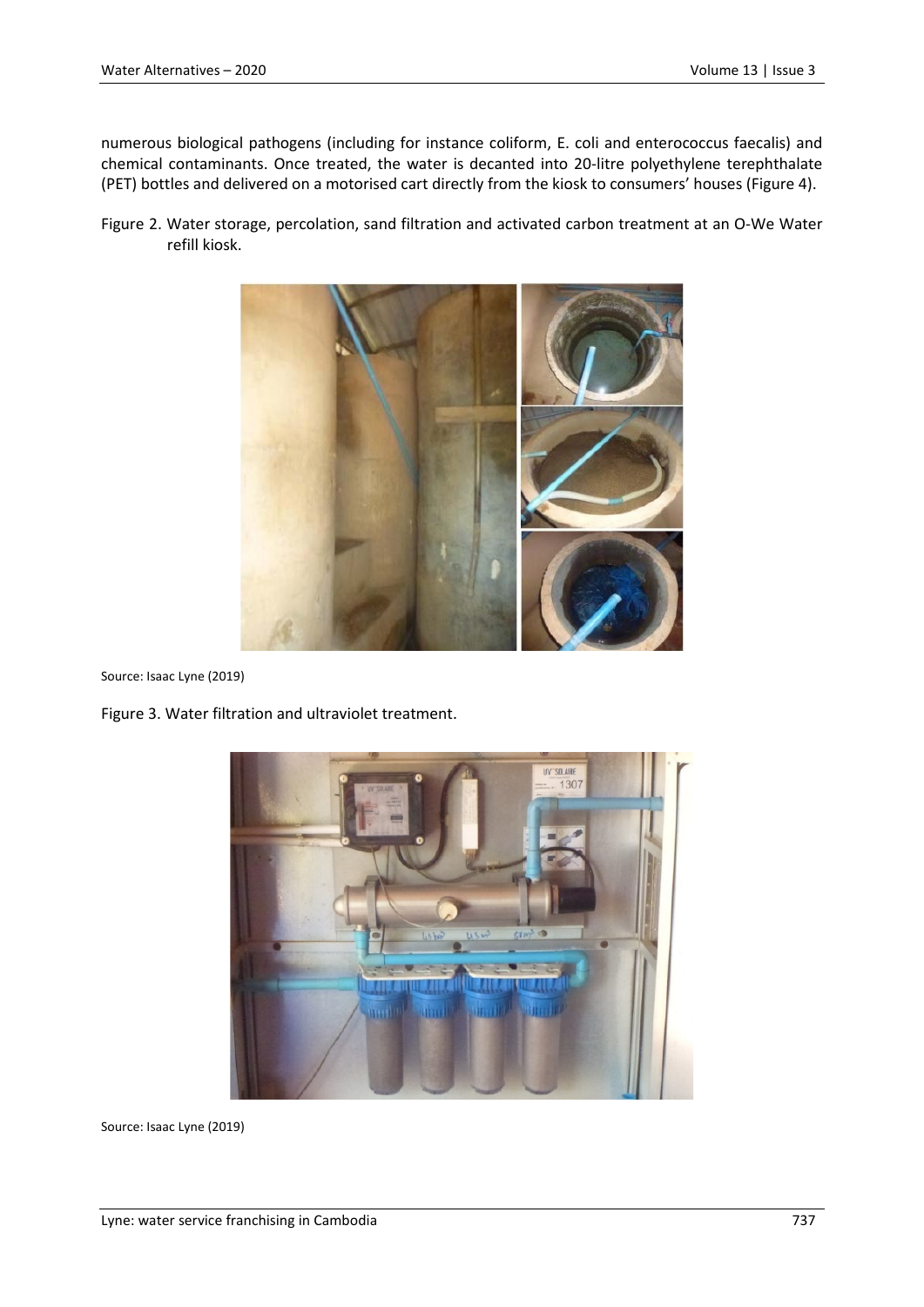Figure 4. O-We Water delivery from a motorised cart.



Source: Isaac Lyne (2019)

Once an O-We Water kiosk is established, it becomes a franchised small business which TS1001's CEO calls a "micro social enterprise". It is operated by a locally recruited 'O-We Water entrepreneur' who employs at least two assistants to help with water treatment, filling bottles, distribution to villagers' houses, collection of empty bottles, and cleaning the bottles and refilling them. Their salaries are generated by water sales. TS1001 provides supportive services from one of three regional bases which are referred to as platforms; services include monthly water testing, and business and technical support, which are provided in return for an assistance fee of 20% of water sales revenue. These assistance fees provide the main source of sustainable funds for TS1001's routine operations. Each O-We Water kiosk is also supported by a commune-level Water Kiosk Committee, whose members are appointed by the commune chief and whose remit is to promote O-We Water in the community and ensure good kiosk governance. Committee members are paid modest monthly stipends by whichever donor initially procured the kiosk.

This kiosk franchise model has become popular; since starting up in 2004, and with the help of international donors, it has been replicated countrywide. Between 2011 and 2019, UNICEF alone provided funding for 105 TS1001 kiosks. Currently, 216 O-We Water kiosks in 17 Cambodian provinces collectively vend more than 10 million litres of water per month in more than 2000 villages (Figure 5); TS1001 aims to establish 280 kiosks and to be reaching more than a million consumers by mid-2021. TS1001 thus meets a key criteria upheld by academics who are interested in social entrepreneurship and social innovation: it has created a replicable model that is disseminated by market means (Desa and Koch, 2014). This model – which creates markets that meet otherwise neglected social needs – should garner interest among scholars and development institutions that are concerned with social innovation outcomes (Nicholls and Murdock, 2012: 18-19). In the process of questioning polarising narrations of bottled water, however, this paper is less concerned with outcomes per se; rather, it is more concerned with the entrepreneurial subjectivities that are instigated by TS1001's social innovation, with an inquiry into what is conducive to investment in the water commons, and with the ethical issues vis-à-vis the role of states.

The questions guiding this paper are:

1. Does the TS1001 model help to effect prosocial entrepreneurial subjectivities that bring enterprise and communities closer together?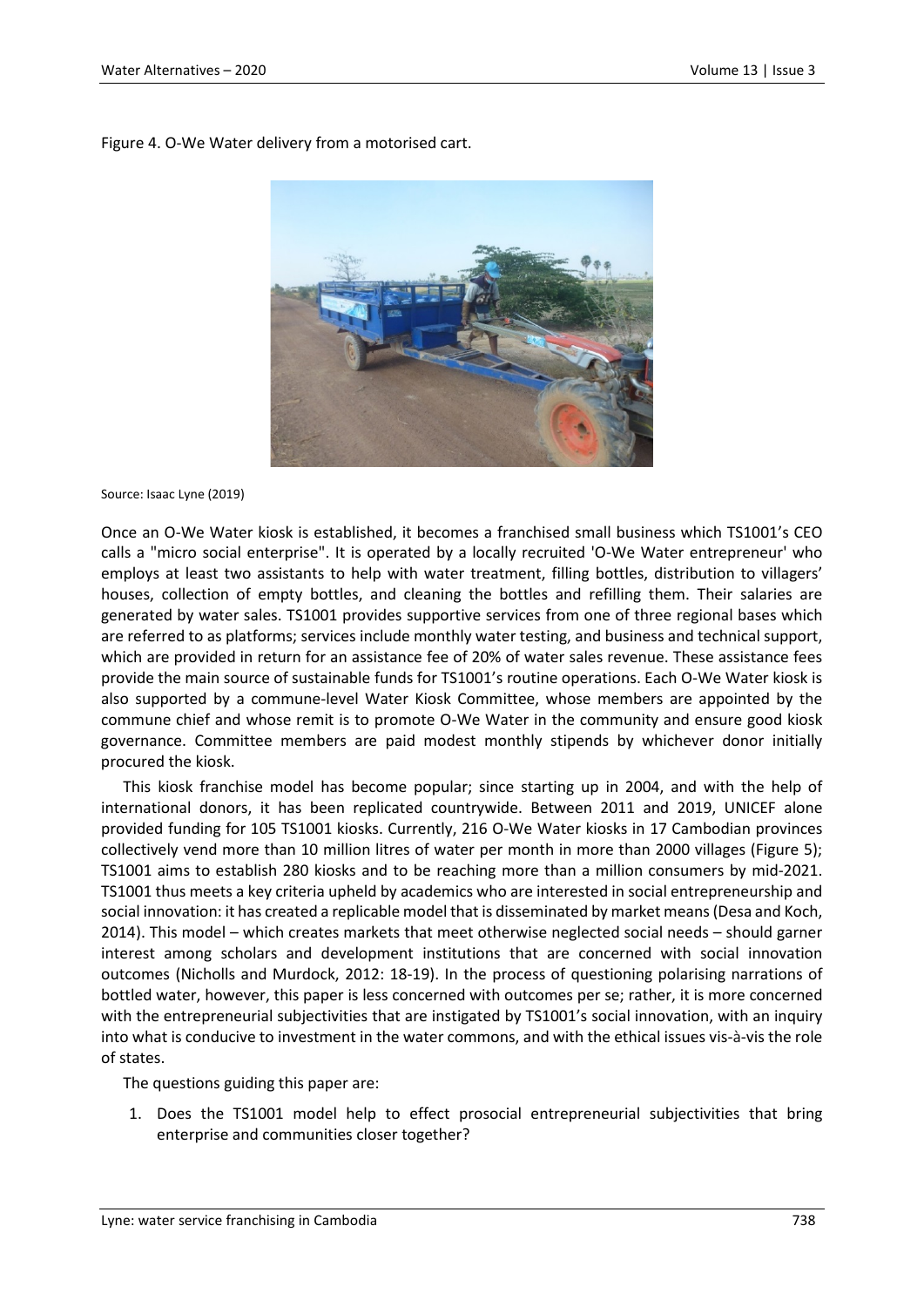- 2. Does the TS1001 social enterprise franchise model facilitate common access to an appropriate water resource and distribute its benefits widely in communities?
- 3. How does the TS1001 model help to enable pro-poor water policy and the human right to water presently and in the future?

Figure 5. Google-assisted map of O-We Water kiosks across Cambodia.



Source: Teuk Saat 1001 (2019)<sup>[5](#page-8-0)</sup>

#### **METHODOLOGY**

 $\overline{a}$ 

Fieldwork took place in two phases between December 2018 and March 2019. The first phase involved informant interviews with the CEO of TS1001 and with a representative of UNICEF in Cambodia's Water and Sanitation Programme (one of TS1001's primary sponsors) in Phnom Penh; an interview was also conducted with a TS1001 regional business manager in eastern Cambodia. For the second phase of fieldwork, two O-We Water kiosks were identified with the help of the regional business manager. At kiosk sites and in surrounding villages, semi-structured interviews took place with kiosk operators (or 'O-We Water entrepreneurs'), Water Kiosk Committee members, commune chiefs and school principals. Ten O-We Water customers were also interviewed in each locality (20 in total), and four group discussions

<span id="page-8-0"></span><sup>5</sup> The interactive Google map showing TS1001 kiosks is accessible at [www.teuksaat1001.com/where-we-are/](http://www.teuksaat1001.com/where-we-are/) (accessed on 26 November 2019).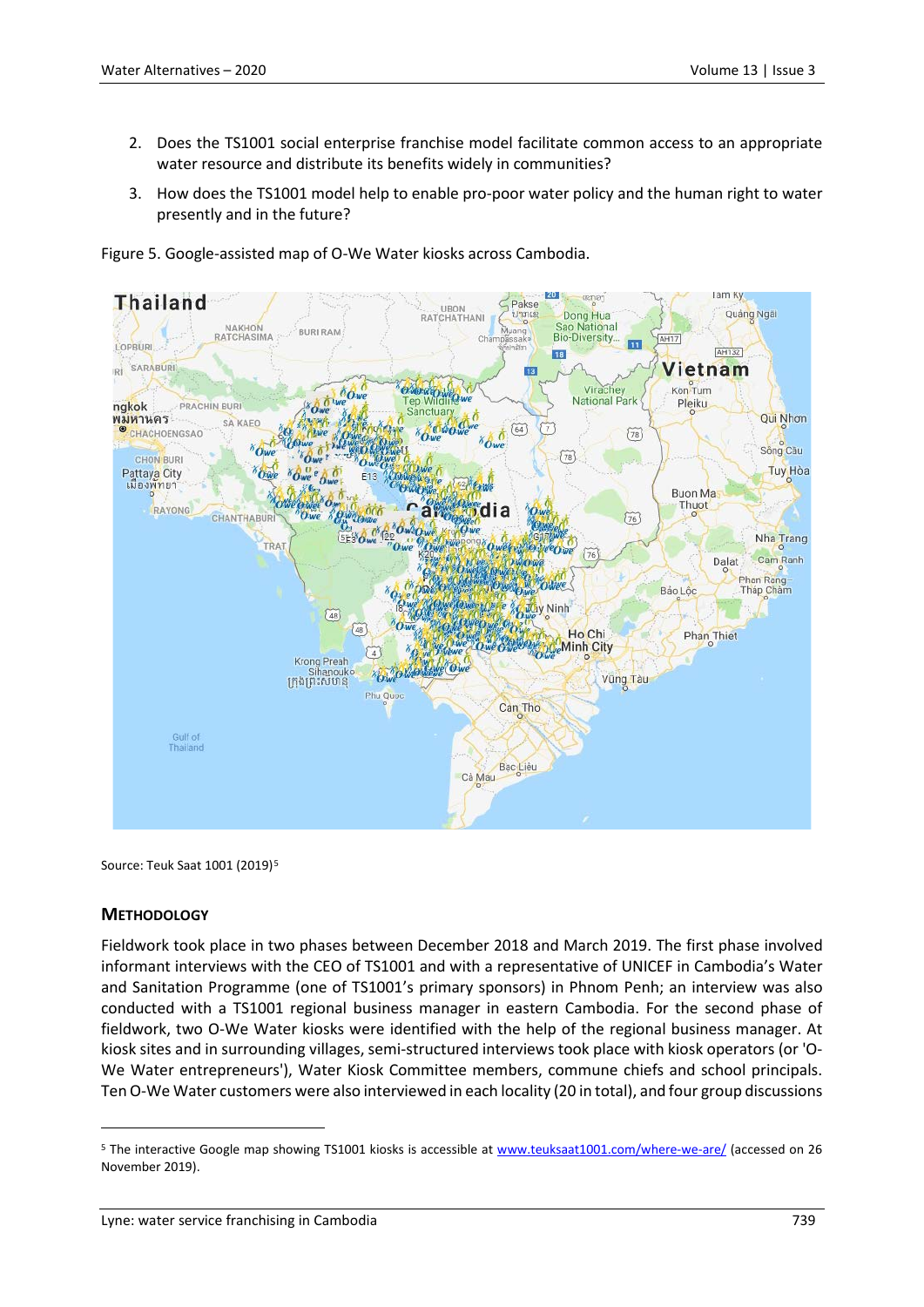took place with three male and three female customers in each locality (12 customers in total). Participant observation to understand and assess operations was undertaken at kiosks and on delivery runs to villagers' houses. A concluding key informant interview took place in Phnom Penh with a representative of the Department of Rural Water Supply within the Ministry of Rural Development; in that interview, there was some reflection on tentative findings.

Three of the four key informant interviews took place in the English language; all other interviews and group discussions took place in the Khmer language with assistance from an interpreter/research assistant who had experience in rural social research. (My intermediate command of the Khmer language was useful but not strong enough for that depth of conversation.) The interpreter helped not just with translation but also with clarifying metaphors and heightening my sensitivity to cultural dynamics. All interviews and group discussions were recorded, and notes were taken; key informant interviews in English were transcribed. Critical data from interviews and group discussions was initially identified in the personal notes and then relevant sections of recordings were revisited with a Khmer speaker and transcribed, ensuring that translated quotes were given accurately.

# **Two O-We Water kiosks in eastern Cambodia**

The first kiosk visited was classified by TS1001 as a Tier 3 Kiosk (hereafter T3K); this means the kiosk was failing to hit TS1001's sales target of 120 bottles per day. The second kiosk visited was classified as a Tier 1 Kiosk (T1K); it was comfortably exceeding targets all year around, including through the rainy season when demand is less due to cooler weather and because significant numbers of villagers drink harvested rainwater. In the commune where T3K was located there were wells and boreholes, but access was not comprehensive; in this commune, before 2016 when UNICEF commissioned the kiosk, drinking surface water from ponds was pervasive. T1K was commissioned by UNICEF in 2012; until the establishment of this kiosk, villagers had been consuming raw surface water pumped from the Mekong River. Tube wells were drilled in the 1990s, but high arsenic contamination was subsequently discovered and, following the advice of government officials, villagers reverted back to drinking river water. T3K achieves barely half of the sales achieved by T1K. The reason for visiting a more, and a less, successful kiosk was to look for the underlying factors that might impact whether or not this innovative solution works. This is important because a social innovation must gain credibility as a 'replicable model' if it is to gain enough support from within a wider network of ecosystem actors to enable its systematic dissemination (Desa and Koch, 2014: 158-59).

### **Limitations**

In this paper there is limited discussion of the way 'water ethics' relates to the discursive concerns of bottled water. There are, for instance, broad concerns about how the discourse surrounding bottled water takes hold at the expense of other options for clean drinking water, including rainwater harvesting, ceramic water filtration, and clean piped water (Andersson Sköld, 2010; Hawkins et al., 2015). There are also controversies about the impact of plastic bottles on the environment (Thompson, 2013). These concerns were all raised in the fieldwork but a more extensive discussion of them is reserved for other papers.

# **THE ENTREPRENEURIAL SUBJECTIVITIES INSTIGATED BY TS1001'S O-WE WATER MODEL**

The TS1001 NGO has varied objectives; foremost among them are reduced infant mortality, public health improvements, and improved children's school attendance; a secondary, but still important, objective is community improvement through enterprise. It is hard to sustain the integration of such social objectives into a capitalist business franchise because investors' profits always come first, which is very relevant to this research as private bottled water enterprises in the Global South commonly are subsidiary ventures of international corporations (Greene, 2018; Pacheco-Vega, 2019). In Cambodia this is less the case,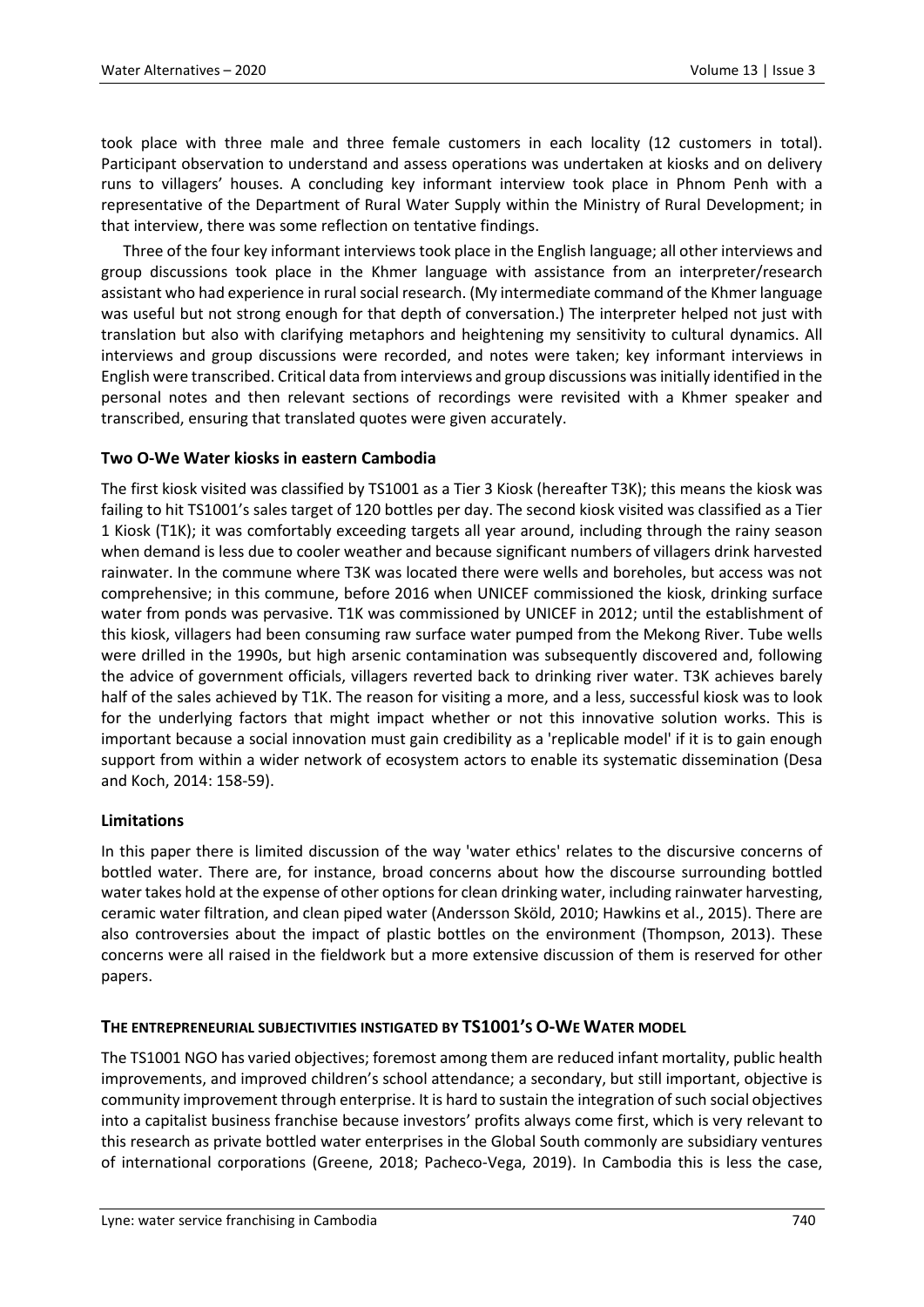however, and the relative strength of the country's entrepreneurial non-profit sector provides a good avenue for exploring alternatives (Khieng and Dahles, 2015). The central management concern for nonprofit sector social enterprises, as comparted to capitalist ones, is how a "double [financial and social] bottom line" is enacted and then sustained (Doherty et al., 2014); it is a process that involves tensions that should instigate critical inquiry into the ethical subjectivities embodied by social enterprise, which are too often taken for granted (Dey and Steyaert, 2016). This section of the paper looks at the way entrepreneurial subjectivities of two O-We Water entrepreneurs are impacted by TS1001's business franchise model.

TS1001 personnel follow two steps when they recruit an O-We Water entrepreneur for a new kiosk: candidates must first be nominated by other community members; they then undergo the recruitment process, and TS1001 has the final say. According to TS1001's CEO, they ideally want people with "experience in selling something and creating surplus (…) in order to make the micro social enterprise sustainable faster". In essence, TS1001 seek entrepreneurs with hybrid positionality, that is to say, a good standing among villagers and – in the words of the TS1001 regional business manager (RBM) – "a creative business mindset". Interviews and observations at the water refill kiosks indicated that the more successful T1K entrepreneur does have a far more positive entrepreneurial disposition than the T3K entrepreneur. The T1K entrepreneur welcomes competitor companies who are selling 20L bottled water to local merchant stores; in his view, competition incentivises higher standards. He laughs while saying, "I am happy if they fail"; he senses two big differences to private competitors – on one hand the locally situated kiosk where customers can see the water treatment which builds trust, and on the other hand is the convenience of the O-We Water home delivery service, which sets it apart from other suppliers of bottled water products. In contrast, the T3K entrepreneur who is not able to reach sales targets, squarely attributes his failure to 'four or five' competing companies which predate O-We Water in selling 20L bottled water containers to local stores. He also claims that the groundwater where T3K lies has a bad odour, while competitors are able to access better water sources that are further away. He is convinced that villagers who have been buying 20L bottles from other companies before his kiosk started will not switch to O-We Water regardless of its lower cost and home delivery.

The disposition of the T1K entrepreneur was most strongly evidenced after a chlorinated piped water supply (set up by a private company) came to the commune late in 2017, soon after a new highway was built through the locality. While wet season sales did not change much, dry season sales dropped from 180,000 to 120,000 litres per month. But his kiosk remained classified as Tier 1 even so, due to exceeded sales targets. The T1K entrepreneur is optimistic that the business will remain viable if his team works hard. He believes the piped water network is unclean, and that villagers must expend time and wood fuel on boiling it before drinking and would therefore continue buying O-We Water. The interviews with villagers more or less confirmed this. Only two out of ten customers said they sometimes boil their piped supply for drinking nowadays. The T1K entrepreneur has also now incorporated the benefits of the private piped supply into his own business by connecting it to his kiosk (Figure 6). Paying for this piped water raises his production cost, but he no longer has to pump water from the Mekong River, which lies 150 metres away along a path that gets waterlogged in the rainy season. The time saved by simply putting piped water through the further kiosk treatment and then selling it on to villagers in bottles allows him to focus more on distribution rounds, which now also include local businesses and the offices of several microfinance institutions.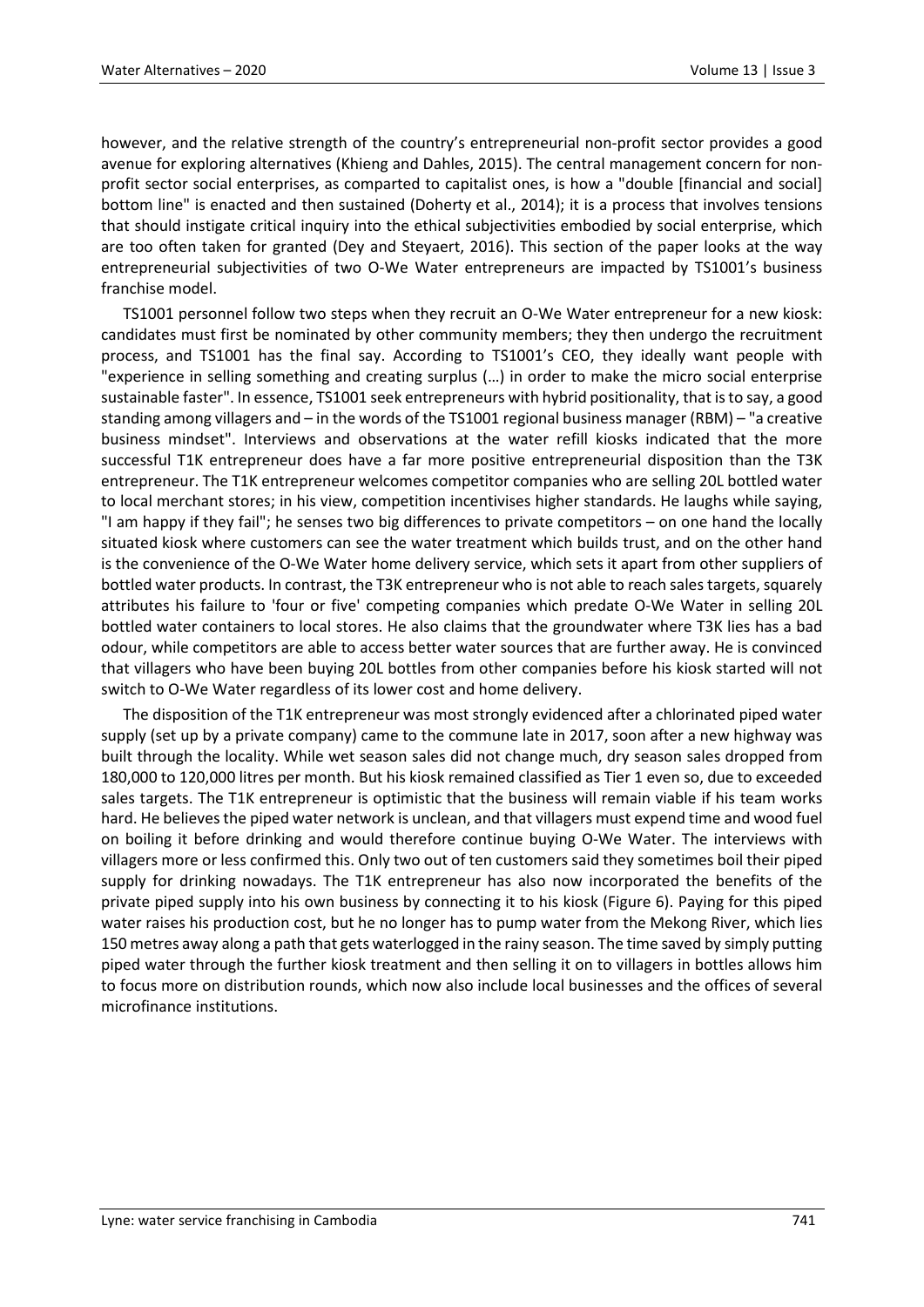

Figure 6. T1K now uses piped water, selling it onward to villagers after further treatment.

Source: Isaac Lyne (2019)

During an interview prior to the field visits, the TS1001 RBM said that in his view the different levels of success of T1K and T3K boil down mostly to the entrepreneurs who are running them. Regarding the T3K entrepreneur, the RBM says that, "his physical condition (…) is not good", and that "he has no mindset of the business owner". The RBM concludes that TS1001 is stuck with this entrepreneur because they cannot find someone else. While there are clear differences in the dispositions of the T1K and T3K entrepreneurs, however, other factors also seem to be in play. The T3K commune has 69% of the number of households that the T1K commune has; meanwhile, according to government data, 27% of the households in the T3K commune can access protected wells, compared to only 7% in the T1K commune (NCDD, 2017), possibly due to arsenic contamination there. It thus seems that the relative density of households and the diversity of water options in the two communes may be significant. Without further pursuing proven causes of success or failure, what is clear is that these O-We Water entrepreneurs have different mindsets; however – as is discussed in the next section – despite their differences, their prosocial entrepreneurial subjectivities are not dissimilar.

To be clear, TS1001 does not seek to generate a great deal of wealth for O-We Water franchisees. O-We Water is Cambodia's cheapest 20L bottled water; it costs KHR 1500 (US\$0.35) while private companies are charging around KHR 4500 riels. While the incentive of a decent income does drive success, even the most successful kiosk is never vastly profitable. As TS1001's CEO says, "we are not here to enrich communities; we are here to provide a safe drinking water service". For this reason, in addition to income incentives, TS1001's model also relies heavily on franchisees' prosocial motivations towards health and well-being in their communities. Such motives are undeniably present in both the T1K and T3K entrepreneurs and they are also quite strongly connected to Buddhist spiritual beliefs. The T1K entrepreneur equates his work with Buddhist merit-making and his view was shared by more than half of the T1K customers who were interviewed. As one female customer said, "I had thought about that (…) it is making merit with water"; she went on elaborate on the home delivery and how kiosk workers carry heavy bottled water up steep stairs to the door of her house, which rests on concrete stilts. The T3K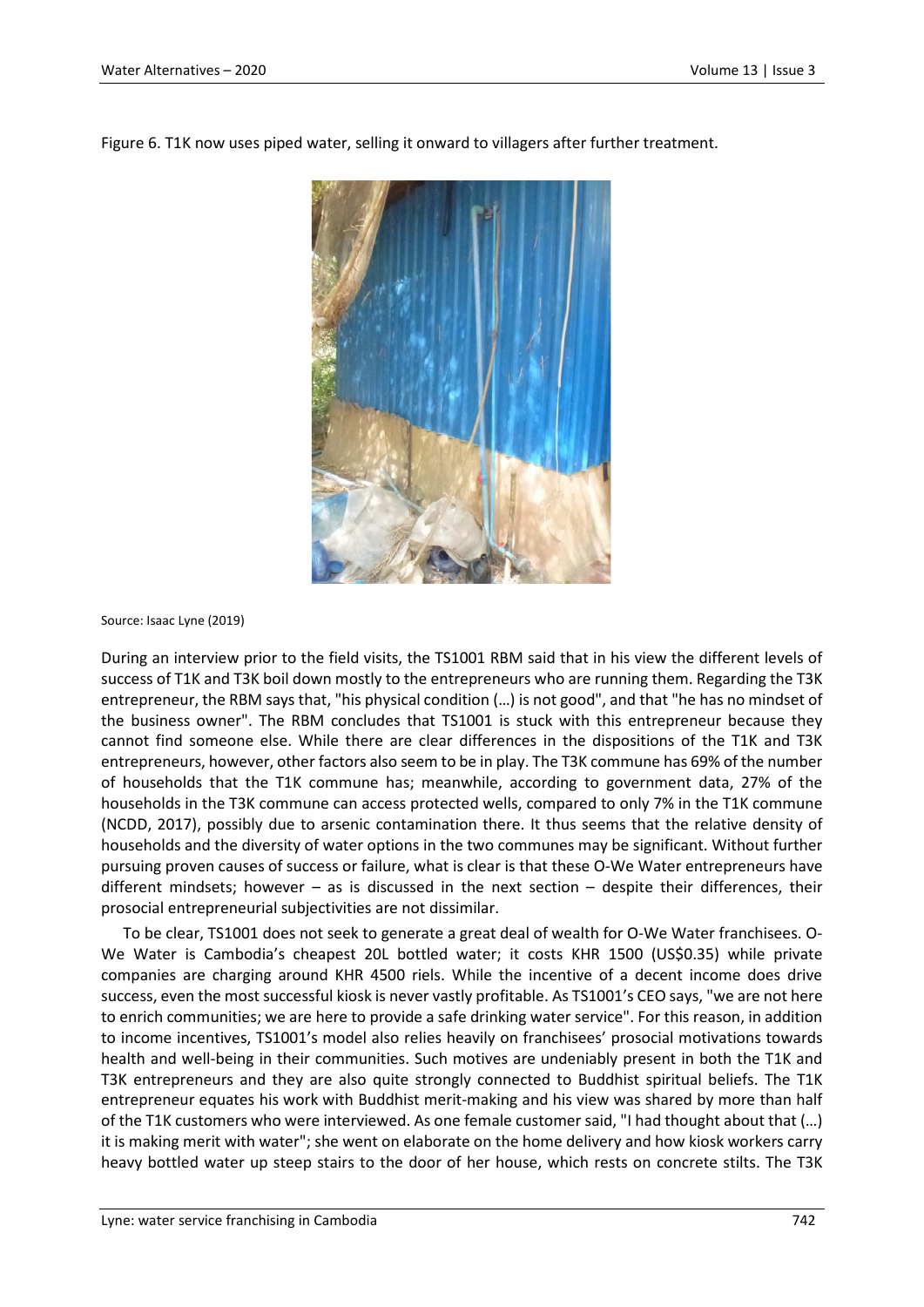entrepreneur firstly invoked Buddhist beliefs related to honesty with customers regarding the quality of his water; merit-making became more explicit when he mentioned an important additional duty of every O-We Water entrepreneur, which is that they must deliver one free 20L bottle of water to every classroom in every school in the commune on every school day. The cost of this is reimbursed by TS1001, and the T3K entrepreneur delivers to three schools and 37 classrooms in total; however, a local kindergarten in the village where the entrepreneur lives is not included in TS1001's subsidised programme but, despite their meagre incomes on account of failing to hit sales targets, the T3K kiosk staffers still deliver to the kindergarten every day and pay for it themselves. In this instance, the T3K entrepreneur locates Buddhist merit-making firmly in the context of the free water deliveries, saying, "I hope one day it will be good for me, I hope I get blessings".

During the dry season when sales are good, the T1K entrepreneur and his assistants usually draw monthly dividends of 40% from declared after-sales profits, in addition to their monthly salaries; alongside this, 40% of surplus revenue goes into a maintenance fund for repairs to the kiosk building and motorised cart, and 20% of surplus is also contributed to the commune development fund. Even though the commune development fund payment is usually only around US\$20 per month, the T1K entrepreneur sees this as an important gesture of solidarity. The T3K entrepreneur regrets that, because his kiosk is not profitable, he has not "done duty [donated] to the community"; he is at pains, however, to mention his donations to community ceremonies. He also gives water to some of the poorest villagers at a discount or on credit, without any real expectation for the money. He says that, "[the poor families] are willing to pay eventually, but I let it go".

The way T1K's surplus is distributed is commensurate with TS1001's recommendations; their willingness in this respect, however, could have much to do with TS1001's hands-off approach to the kiosk's affairs. According to TS1001's CEO, successful kiosks commonly report lower profits than those selling far less water, but this is of little concern. The operating costs, including salaries and retained earnings for repairs, are strictly a matter of deliberation for kiosk workers alone, without outside interference. As TS1001's CEO said in a private follow-up email, what matters is that worker motivation and hard work are sufficient in each instance to sustain the enterprise and thus the TS1001 model. This can be considered to be an ethical commitment on TS1001's part because it stimulates ethical reflection among kiosk staff. As J. K. Gibson-Graham (2006: 89) writes, necessity (what people need in return for their labour) and surplus labour (profit after all costs) are never predefined; instead, they are both established "relationally at the moment of surplus appropriation itself". When TS1001 allows kiosk workers to autonomously deliberate what is necessity, what counts as surplus, and how surplus should be used and distributed, the NGO is also adopting a position conducive to the cultivation of reflective and ethical economic subjectivities (Gibson-Graham and Roelvink, 2013). Intuitively, this compounds prosocial motives within kiosk staffers' everyday decisions, given that their surplus labour hours are being worked in the service of their communities rather than capitalist investors.

### **THE WATER COMMONS OR COMMONING WATER?**

Social enterprise and social entrepreneurship are positively appraised as ways to bring underutilised assets (or 'antagonistic assets', which for-profit companies generally avoid) into public use in new ways (Di Domenico et al., 2010; Hockerts, 2015). This is a form of bricolage that creates 'social value' or, in other words, a positive impact on society which would not otherwise exist (Di Domenico et al., 2010). This can be discerned in the O-We Water kiosk's treatment of raw surface water and sometimes groundwater sources; in return for a modest payment, hazardous water resources are brought into circulation as safe drinkable water. The fact that water kiosk construction is subsidised by economic redistributions – that is, by international aid transfers from rich to poorer countries – also means construction costs do not have to be recovered from customers through higher prices. In theory, this redistributive flow of international aid, which enables cheap, safe drinking water, should appease those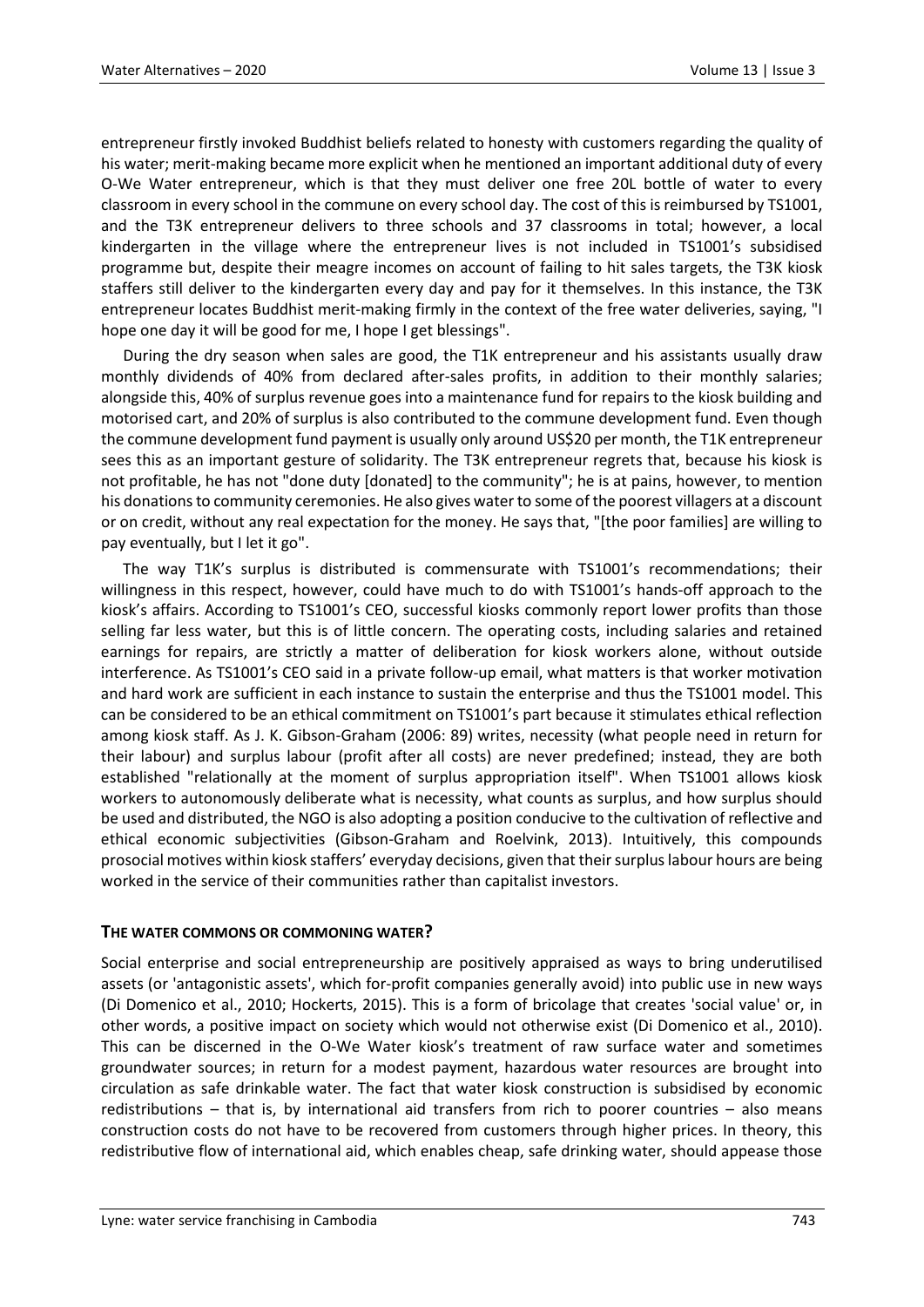claiming that, in the name of a normative human right to water, governments (especially rich ones) should overtly "invest in and protect the water commons" (Barlow, 2013: 73). It may not, however, appease critique; access to the water commons still depends on villagers' payments in high enough numbers to make the kiosk business viable. Among T1K customers, there was no sense of safe drinking water being a right, per se. The consensus was that the cost of O-We Water was so low that everyone who wanted it could afford to pay for it. In a group discussion with female customers it was claimed that payment is "a duty among the villagers". In this instance, the right to water is individualised while also being a collective responsibility, which invokes the sense of governmentality whereby villagers' "exercise of sovereignty means the end of sovereignty" (Foucault, 1991: 95). Villagers seem susceptible to pressure from others, including authority figures, to accept and pay for O-We Water in order to be counted as both responsible household carers and as community citizens, an element of coercion which is problematic given how the uptake of O-We Water also serves to legitimise the government's use of bottled water to achieve SDG 6.1 with a minimal budgetary outlay.

In response to the above critique, it might also be contended the 'water commons' should be reframed. Firstly, to focus on the commons as a *thing* (or *water as a noun*) fails to consider the community of actors or 'actants' that create and sustain the commons, and which is also created and sustained through the process of doing so. J. K. Gibson-Graham et al., (2016) call this relational and political process of cocreation 'commoning'. Commoning involves the establishment of protocols through which access to a resource becomes shared and widespread and where benefit is distributed across a community that has an active role in managing and caring for it. By this description, all kinds of property can be commoned. The actual resource is not of foremost concern; it is instead the process of commoning that really counts. Gibson-Graham et al., (ibid) also acknowledge the work of Peter Linebaugh, who writes that, "[t]o speak of the commons as if it were a natural resource is misleading at best and dangerous at worst" (Linebaugh, 2008: 279). This is relevant to the circumstances at T1K, where the kiosk stopped using surface water, switching to treatment of private piped water which was then bottled and sold to villagers; in this case – following Linebaugh – the real attention (from a commoning perspective) is not on water but on the processes and protocols related to kiosk infrastructure and its business activities.

O-We Water kiosk infrastructure is a conduit for international aid flows; it is also the infrastructure through which water flows on the way to households in villages, by which some community members garner a modest but hopefully secure livelihood. Following Gibson-Graham et al., (2016), the kiosks are the focus of commoning protocols for a process that in theory leads to commoned resources; they yield low-cost subsidised drinking water which reaches hundreds of thousands of rural consumers across Cambodia. Importantly, O-We Water kiosks are built on community land rather than on any individual's private property; the T3K kiosk, for instance, is built on land belonging to the local pagoda. This use of public land avoids conflicting claims of ownership and embeds the sense that O-We Water belongs to the community. TS1001's CEO and the eastern RBM both stated that the villagers "will tell you that O-We is the community water". This was certainly found to be true in the T1K commune, where villagers expressed a profound affinity with the kiosk and had readily donated their labour towards its construction. Furthermore, promoting O-We Water in the community is the responsibility of the appointed Communal Water Kiosk committee whose members receive stipends; this generates shared interest in the business success of the kiosk and helps to ensure that its benefit extends as far into communities as possible.

### **DISCUSSION**

*A process view of entrepreneurial ethics: Does the TS1001 model help to effect prosocial entrepreneurial subjectivities that bring enterprises and communities closer together?*

Conventional capitalist enterprises appropriate labour surplus and reinvest it into creating yet more surplus, while seeking to enclose productive public resources. This captures the way Pacheco-Vega (2019)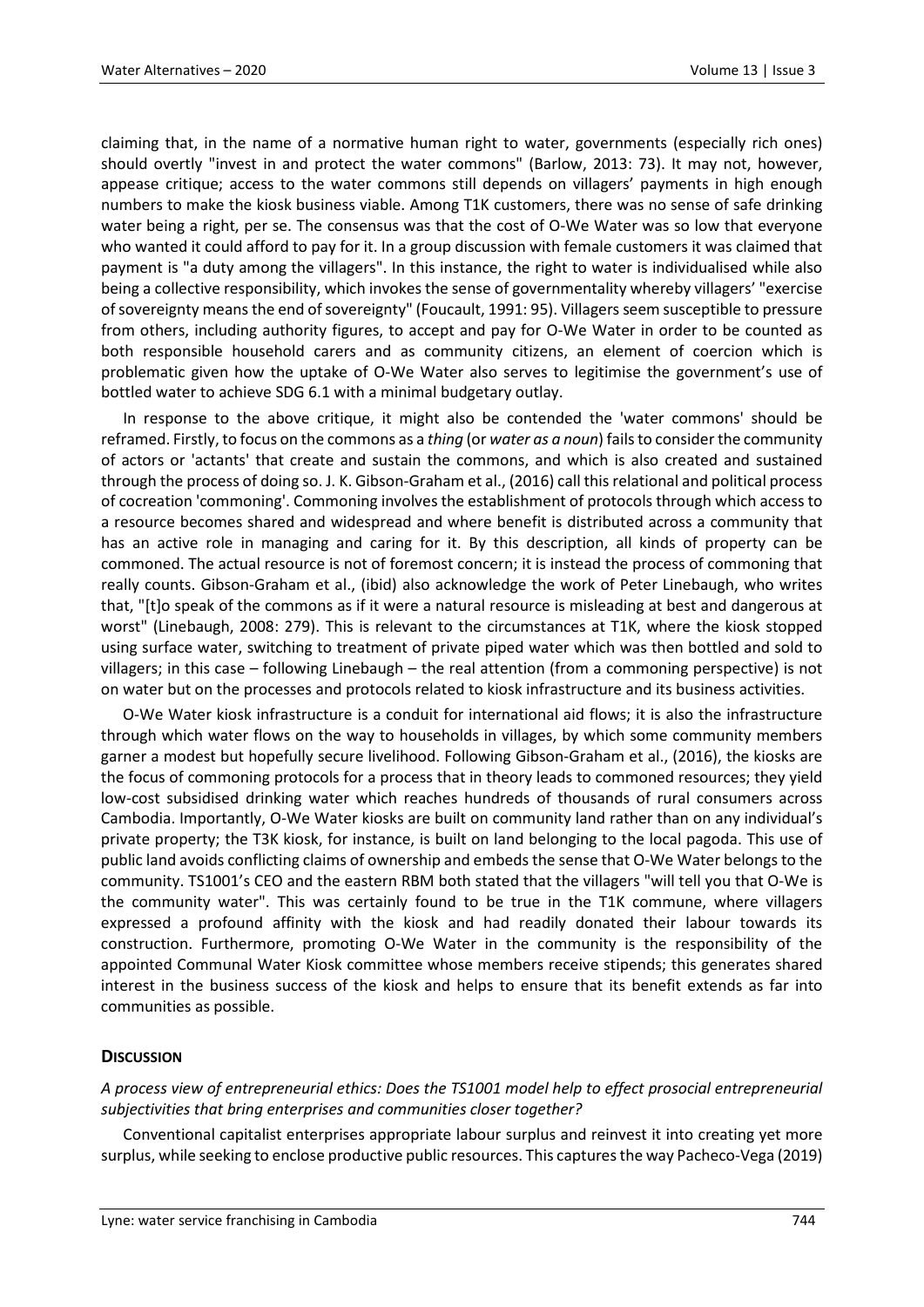looks at the bottled water industry when raising legitimate questions about its commensurability with "a global norm for a human right to water" (Pacheco-Vega, 2019: 2). From a postcapitalist perspective, however, enterprises are not governed by economic processes alone but also by political, social and cultural processes, and there is no reason to assume that one process in particular is more essential than the others (Resnick and Wolff, 1987: 168-70).

In this paper, questions are raised regarding the various processes governing the development of TS1001's franchised O-We Water kiosk enterprises. Wage setting and determination of surplus are not purely personal economic acts, they are also "social and political act[s]" (Gibson-Graham, 2006: 89). Kiosk workers' autonomy has instigated mindfulness regarding their legitimacy and their expected role in benefitting the community. If villagers think the kiosk operator is doing well at the expense of fulfilling his obligations, disenchantment can quickly grow; this echoes the balances in legitimacy that have historically sustained or eroded patron – client relationships in Southeast Asia (Scott, 1972). This type of balance is reflected at the T1K kiosk; it turns a profit for its workers while retaining loyalty among villagers who view O-We Water as 'community water' and who go as far as seeing it as being synonymous with religious merit-making. A service-based modality may also play a role in this; in contrast to fast-moving products, services imply obligations by personally implicating customers and providers in a "system of action" that has anticipated benefits for both sides (Hawkins et al., 2015: 91-92). In T3K the picture was more varied; this could have something to do with the lower level of acute need that was suggested by commune-level data (NCDD, 2017); it may also have something to do with the T1K commune chief, who appeared to have been a galvanising force in the T1K commune, mobilising villagers and gaining labour contributions towards the kiosk's construction.

# *The water commons: Does the TS1001 social enterprise model enable common access to appropriate water resources, and does it distribute benefits widely to communities?*

It is widely claimed that governing water for the benefit of the poor requires that the water commons is maintained; in other words, even if the private sector has a role, people's access to water should not be determined by the private sector (Barlow, 2013; Sultana, 2018). Focusing on what is needed to maintain a commons also provides an intrinsic opportunity to reframe the water commons; according to this reframing, water is an agent that is entangled with other agents in crystallised configurations which make common access possible. This paper is concerned with only one such contextual configuration. Because the benefits of subsidised kiosk infrastructure are widely distributed in the form of Cambodia's lowest-cost 20L water bottle, and because kiosk usage is managed by a community that also assumes some responsibility for the ventures' success, there is an intuitive adoption of some key protocols of commoning or "commons negotiations" (Gibson-Graham et al., 2016: 196). If villagers derive a sense of well-being from the kiosk's presence, it can impact positively on their affective registers; this resonates with another expressed benefit of social enterprises in the form of the enhanced community resilience that is produced by the co-management of facilities and the building up of pride in community controlled assets (Di Domenico et al., 2010). In the context of this research, this has important implications for local water governance. Although the introduction of 'resilience' into discussions presents an ethical problem if the right to water itself becomes contextual or just a matter of "moral luck" (Sultana and Loftus, 2020: 5), if one is to speak of pro-poor governance at all then surely the agency of the poor must come into it. In this sense, resilience – achieved via water delivery as a service where customers and providers are implicated in a 'system of action' – could be synonymous with a positive and empowering 'resourcefulness' (Petrescu et al., 2020).

# *Water ethics: How does the TS1001 model enable pro-poor water policy and the human right to water presently and in the future?*

Considering economic ethics and commoning, it is so far reasonable to argue for a positive appraisal of TS1001's bottled water service; however, the question of water as a policy problem – the elephant in the room in terms of 'what role for the state' in democratically governing its distribution – cannot be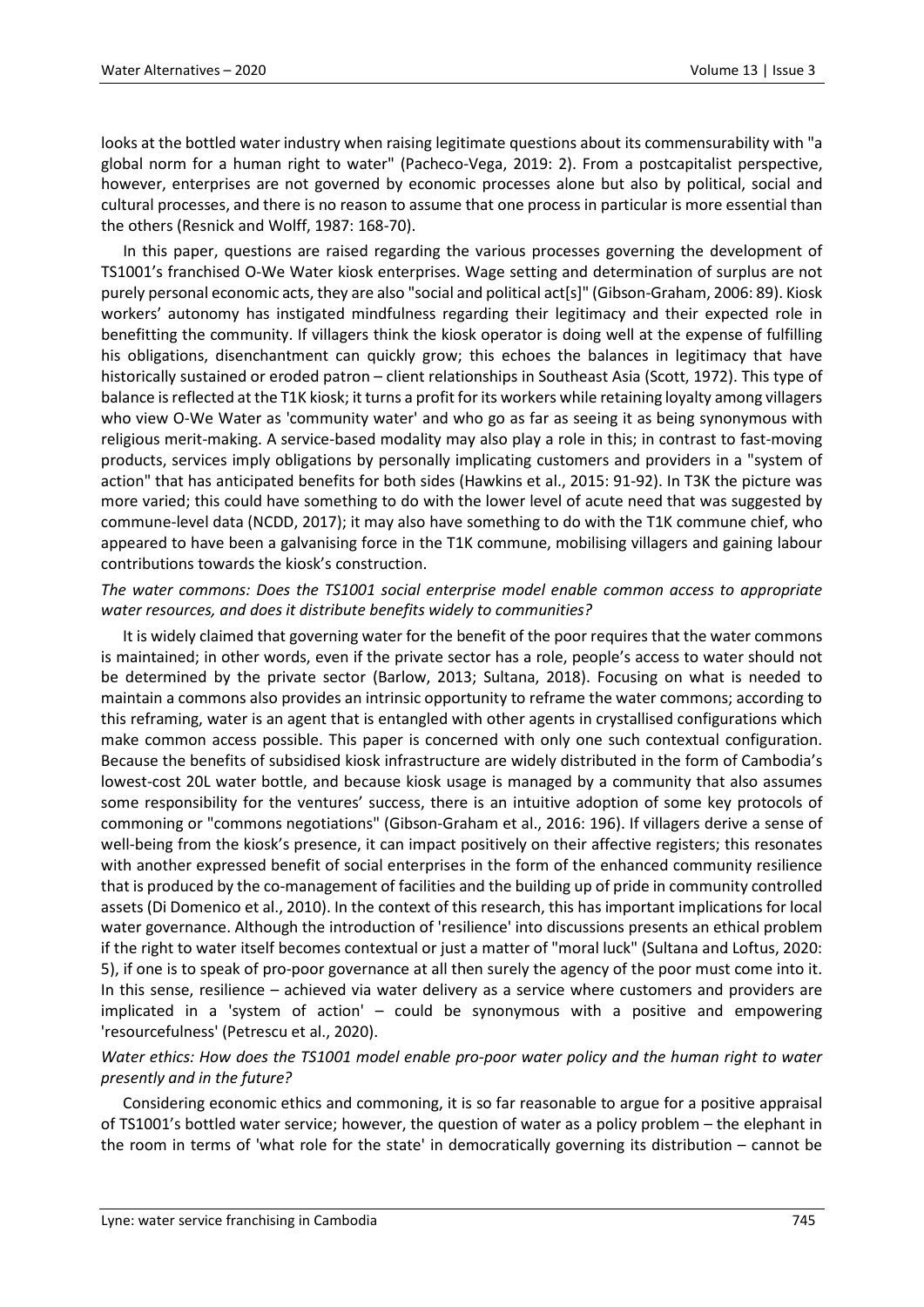avoided. Pacheco-Vega (2020: 121) insists that there needs to be further probing of the questions of, "Who chooses the communities?" and "How can we ensure that these allocation and selection processes are fair?" This paper tentatively answers these questions. First, state officials – not a private company – choose the communities, or communes. Second, while sufficient population density in a commune is an important factor, it is the established need that is decisive rather than the likely market size. It should at least be acknowledged that the state is able to generate some level of response – which takes place with the help of an MRD-led technical working group that includes the civil service, TS1001 and international donors. This point was made by an MRD representative in an 18 February 2019 interview; his opinion was that TS1001 "seems like the right hand of the Ministry. It is a mechanism to make things happen, to work closely with Communes to (…) resolve disputes about where to put the kiosk".

At present, the model looks fair and ethical from a policy perspective; the active role of civil servants in the model, however, does not address all of the long-term ethical concerns related to the human right to water, particularly because it neglects the view that packaged water is only ethical as a temporary measure (Pacheco-Vega, 2020). The model appears to be a way for civil servants achieve SDG 6.1 ahead of schedule, but TS1001 certainly does not view it as a 'temporary measure'. TS1001's CEO insisted that O-We Water's future cannot be weighed against piped supply because the two things are noncompetitive; he went on to say that, "piped water is not really directly related to health, or safe drinking water, it is more collated to modernity and convenience. Okay, you can have a shower, you can have a modern toilet, you can cook with it, but people don't drink it".

Given how the boiling of water is so deeply embedded in rural communities, one can put aside controversies regarding bottled water companies' routine instigation of public mistrust of piped drinking water in this instance (Hawkins et al., 2015; Pacheco-Vega, 2019, 2020). It is hard, however, to imagine that bottled water services and piped supplies are not in competition to some degree, as that implies that the one has no impact on the other. This is disproven by the lower dry season sales in T1K after the arrival of a piped supply. There is also tension between the views of TS1001's CEO and those of the UNICEF representative; the latter was candid about water kiosks and bottled water, saying "I think it is not the long-term solution. It is definitely not". He continued to say that, "[i]n 60 years, people will still drink bottled water (…) the demand is still there you know [laughs]. But if you look at Phnom Penh (…) every household, they have a piped water supply in their house".

The UNICEF representative spoke about "the tendency over time", and speculated about other possibilities, including the supply of piped water into villager's homes that in turn are fitted with their own filtration devices. However, what Pacheco-Vega (2020: 121-22) means by a temporary measure (for instance, after natural disasters) and what the UNICEF representative means (packaged water during Cambodia's transition to a higher-middle-income country) are temporal meanings on completely different scales; the difference in meaning is, even so, understandable. Cambodia is nowhere close to countrywide piped supplies. Furthermore, the state's priorities are very clear if one compares the meagre rural water infrastructure budgets to its vast yearly security and defence budgets; the latter are directed at the economic appeasement, co-optation, and "command[ing of] the loyalty" of the heads of the security forces to Prime Minister Hun Sen personally, Cambodia's authoritarian leader who has held power for the last 35 years (Chambers, 2015: 194). In this regard, the state stands accused of a dereliction of duty regarding safe rural drinking water provision; whether this implies a dereliction of duty regarding drinking water regulation, however, is not so clear cut.

TS1001's model, at this point, does not conform to the worst fears of privatisation. However, extending it further into the future than would probably be desired by social movements advocating for the human right to water raises a significant concern; this concern emerges from the questionable record of the 'commercial turn' among Cambodian non-profits to date. On one hand, this commercial mindset is positively appraised as a route to greater independence for NGOs and to greater downward accountability to constituencies instead of upward accountability to donors' priorities (Khieng and Dahles, 2015); on the other hand, however, commercialisation is synonymous with the 'neoliberal turn'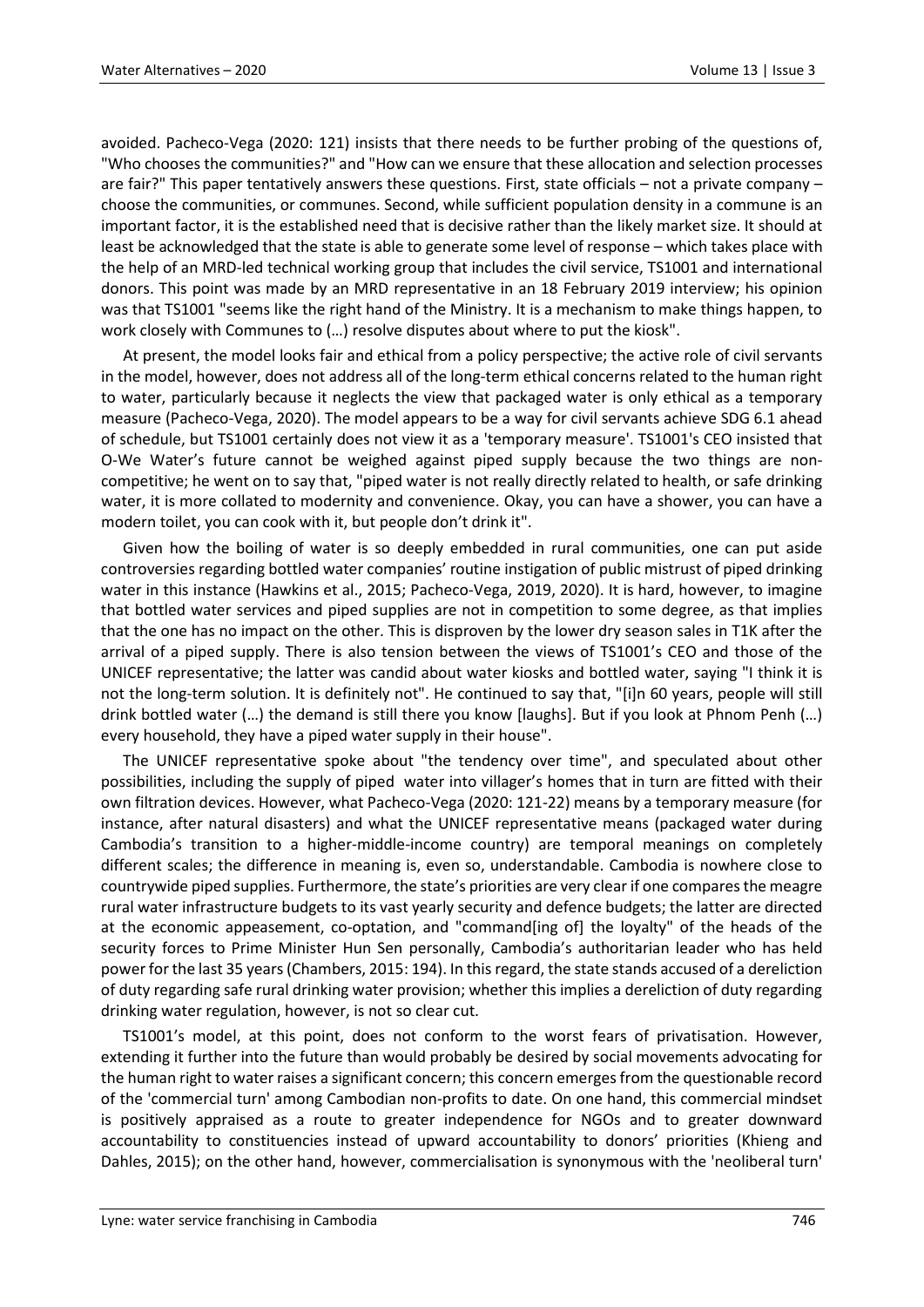that is criticised for turning NGOs into entrepreneurial service providers that hire business people and institute economistic values as fundamental principles of civic action (Norman, 2014: 249-52). Such a shift to water 'service provision' by civil society would probably deprioritise the advocacy for, and public consciousness raising of, the human right to water; as UN Special Rapporteur Léo Heller (2020) writes, this observably damages the chances of the right to water becoming properly incorporated into the political sphere.

Looking to the future, concerns are also justified if one compares the record of Cambodia's microfinance institutions (MFIs); this is a reasonable comparison given how the need for credit is possibly as widely understood as the need for water. Indeed, microfinance pioneer and Nobel Prize winner Mohammed Yunus – who is, incidentally, a TS1001 'Ambassador' – once declared credit to also be a 'fundamental right' that unleashes survival skills (Yunus, 1987). In Cambodia in the 1990s, microfinance institutions sprung up from a small group of NGOs whose commitment was to the sustainable positive socio-economic advancement of communities, in which the poor are empowered to achieve better living with dignity (Clark, 2006). In the mid-2000s, however, after these NGOs were afforded greater access to international capital markets, they quickly changed, and their branches proliferated. Nowadays Cambodia has what is probably the world's highest level of per capita indebtedness to MFIs (Bateman, 2019); moreover, instead of the group-based lending that typified loans in the earlier years, MFI loans today are overwhelmingly individual and are collateralised against land titles or property. With rising indebtedness and the stakes of non-payment so high, debt-induced migration has risen (Bylander, 2014); it has also been connected to indentured labour, for instance in brick factories (Bateman et al., 2019). The Cambodian Microcredit Association recognises over-indebtedness as a problem; even so, recent research documents the continuing highly aggressive practices used by MFI fieldworkers who peddle (often unnecessary) loans in pursuit of bonuses (Bylander et al., 2019).

A non-profit water service franchise needs to be concerned about the propensity of commercial service provision to hollow out civic initiatives; what might happen, for instance, if the international aid that now subsidises TS1001's kiosk constructions was to decrease substantially in the post-Covid-19 development climate? Would TS1001 encourage new franchisees to take microfinance loans as a means to building a kiosk? TS1001's CEO explained that for some time change has been deemed desirable within the model in order that their water entrepreneurs "have some skin in the game"; moments later he speculated that, "possibly working in partnership with microfinance or banks (…) could definitely be something that we develop in the future". In that case, however, with O-We Water franchisees having to incorporate loan payments into their operating costs, how could they continue setting the price for their bottled water service so low? Their problem would probably be similar to that facing private piped water operators, that is, relatively low price elasticity (Jaffee and Newman, 2013); in particular, where a piped supply does emerge locally (such as at T1K), any price increase cannot be imposed without drastically compromising consumption. This may cause communities to be left without safe drinking water when kiosks fail; it could also risk conflicts within or between communities, particularly during the lengthy droughts which are projected – possibly because of climate change – to become more frequent in Cambodia (Son and Thanh, 2020).

### **CONCLUSION: THE HUMAN RIGHT TO DRINKING WATER?**

Water is a fundamentally political concern because agents with power over water decide whether other people's lives matter or not (Sultana, 2018; Pacheco-Vega, 2019); this makes water a human rights concern as well. Paradoxically, since the United Nations General Assembly ratified the human right to safe and clean drinking water in 2010, there has been consternation about its depoliticisation. Commercialisation may indeed be one way of achieving SDG 6.1 (Walter et al., 2017), but justifiable concerns can be raised if this perpetuates a technical discourse of rights being fulfilled by water commodities whereby dispossession of people's water resources may ensue and their involvement in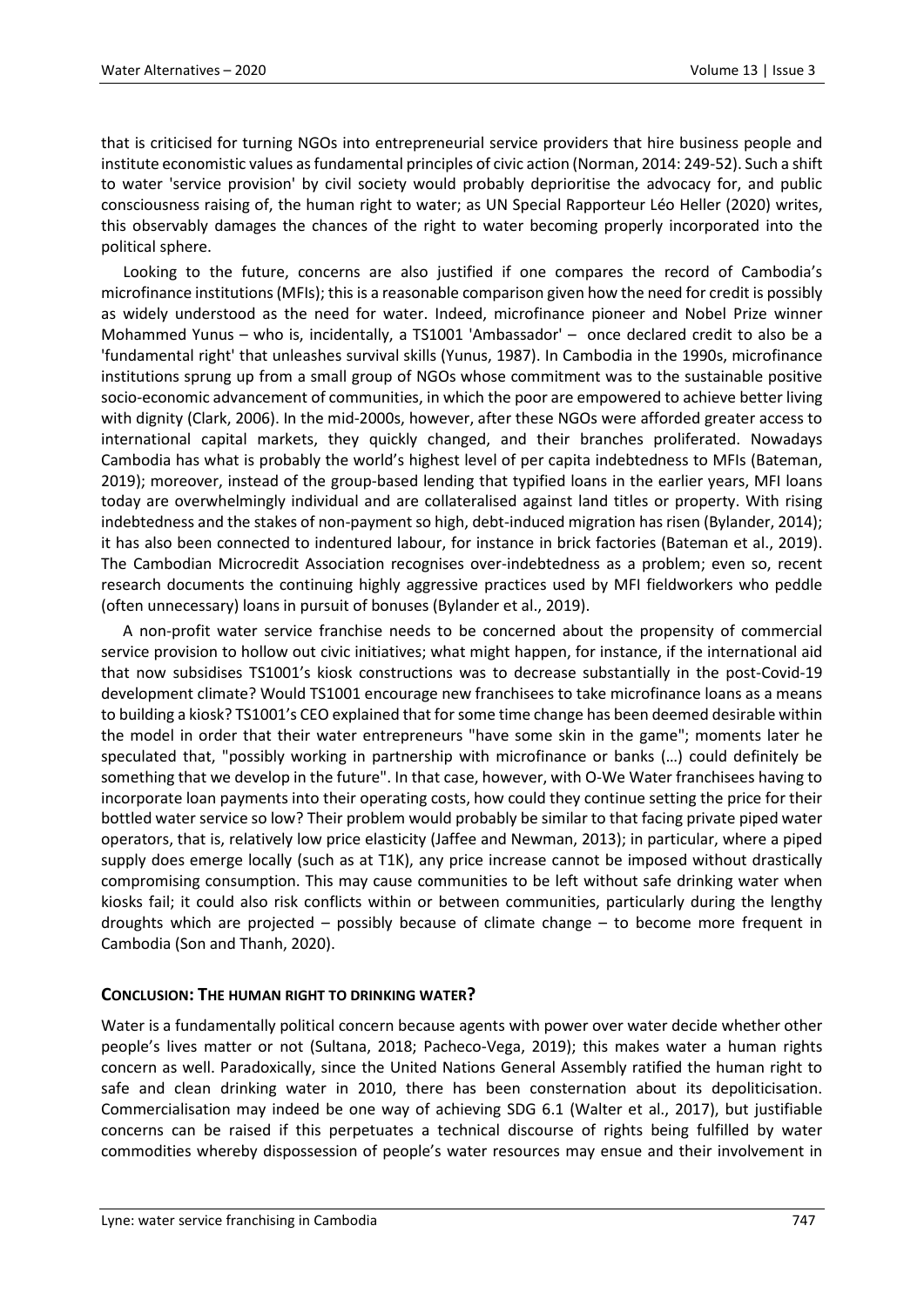decisions may not be considered necessary (Sultana and Loftus, 2015; Pacheco-Vega, 2020). TS1001's franchised social enterprise service model does help to resolve some concerns; in order to see how it does so, however, we must appreciate how marketisation can sometimes instigate hybrid public – private arrangements of diverse actors and resources that generate social, political and economic value (Callon, 2007) and mitigate against privatisation's worst instincts. Civil servants are enrolled as key decision makers, and need – rather than potential profits – is decisive in determining which communities are served. With a focus on resource flows through the water refill kiosk infrastructure, we are reminded that any economic arrangement is, in theory, conducive to creating resilience and common or shared access if protocols of commoning are being upheld, that is to say, if its benefits are being distributed across a community that has an active role in managing and caring for it (Gibson-Graham et al., 2016). The prosocial motives instigated among the O-We Water entrepreneurs by TS1001's franchise model are also extremely helpful in mitigating the mentality of privatisation.

Sceptics may still argue that people's choices are narrowed rather than broadened by initiatives like O-We Water and that a 'user pays' model is inevitably exclusionary; I contend, however, that at present the model does establish a prosocial equilibrium because it is not entirely true that the 'user pays'. The kiosk resource, rather, is subsidised by economic redistribution (i.e. aid transfers) from the rich to the poorer world without costs being passed to consumers through the price of O-We Water. The temporal dimension is concerning, however; it underlines that a 'commons' is not static, but instead strengthens or recedes according to the embodiment of the protocols of process and according to the ebb and flow of civic action. Perhaps controversially, I side with the UNICEF representative in that refill kiosks should be viewed as a provision for reducing the risks of waterborne illness and mortality as Cambodia advances economically; in other words, the kiosks have a more justifiable, ethical presence in the longer-term distribution of packaged water than what is usually deemed ethical by advocates for the right to water (Pacheco-Vega, 2020). There are strong caveats and TS1001's service model should be closely watched. It raises questions that need further probing in the future, perhaps through longitudinal work that extends beyond the achievement of SDG 6.1 by 2025. Such probing could have positive results which cannot yet be predicted. Who is to say, for instance, that – as the UNICEF representative also speculated on – the affective value of kiosks, with community voices strengthened and resilient dispositions fostered, might not pave the way for other drinking water solutions that are not yet envisaged?

### **ACKNOWLEDGEMENTS**

The author thanks Seed Box Environmental Humanities Collaboratory hosted at Linköping University, Sweden, for research funding. Also, staff at Teuk Saat 1001 NGO along with representatives of UNICICEF in Cambodia and the Royal Government of Cambodia Department of Department of Rural Water Supply; and counterparts at the Institute for Culture and Society, Western Sydney University: Professors Gay Hawkins; Dennis Byrne; Katherine Gibson, and Dr. Stephen Healy, Bhavya Chitranshi and Xuegang Fan are thanked for valuable comments. The author also thanks three reviewers for thoughtful comments, feedback and suggestions on an earlier draft of the paper. The author finally thanks Mr. Bora Sou for indispensable research assistance and translation throughout the fieldwork.

### **REFERENCES**

Andersson Sköld, L. 2010. Water usage behaviour and discourse in Cambodia. PhD thesis, Linköping University, Linköping, Sweden.

Barlow, M. 2013. *Blue future: Protecting water for people and the planet forever*. New York: The New Press.

Bateman, M. 2019. In the business of doing good? Some insights from a Cambodian social enterprise. Paper presented at 9th International Scientific Conference "Tourism, Innovations and Entrepreneurship", Poreč, Istria, Croatia, 26th -27th September 2019.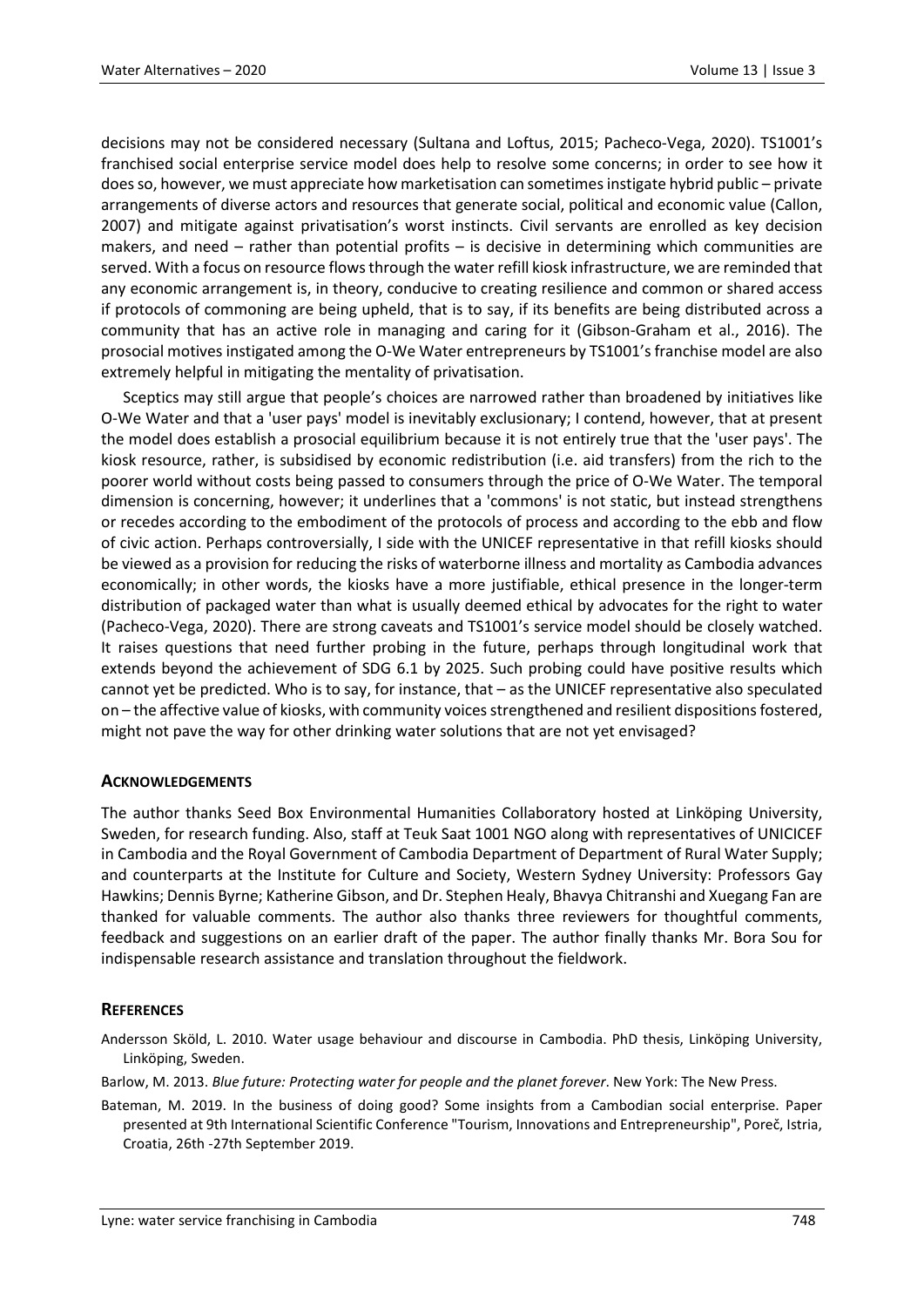- Bateman, M.; Natarajan, N.; Brickell, K. and Parsons, L. 2019. Descending into debt in Cambodia. *Made in China Quarterly* 4(1): 107-13.
- Bidet, E. and Defourny, J. 2019. *Social enterprise in Asia: Theory, models and practice*. London and New York: Routledge.
- Bylander, M. 2014. Borrowing across borders: Migration and microcredit in rural Cambodia. *Development and Change* 45 (2): 284-307.
- Bylander, M.; Res, P.; Jacoby, L.; Bradley, P. and Pérez, A.B. 2019. Over-indebtedness and microcredit in Cambodia: Moving beyond borrower-centric frames. *Development Policy Review* 37(S2): O140-O160.
- Callon, M. 2007. An essay on the growing contribution of economic markets to the proliferation of the social. *Theory, Culture and Society* 24(7-8): 139-63.
- Chambers, P.W. 2015. Neo-sultanistic tendencies: The trajectory of civil-military relations in Cambodia. *Asian Security* 11(3): 179-205.
- Clark, H.A. 2006. *When there was no money: Building ACLEDA Bank in Cambodia*'*s evolving financial sector*. Heidelberg: Springer Berlin.
- Defourny, J.; Hulgård, L. and Pestoff, V. 2014. *Social enterprise and the third sector: Changing European landscapes in a comparative perspective*. London and New York: Routledge.
- Desa, G. and Koch, J.L. 2014. Scaling social impact: Building sustainable social ventures at the base-of-the-pyramid. *Journal of Social Entrepreneurship* 5(2): 146-74.
- Dey, P. and Steyaert, C. 2016. Rethinking the space of ethics in social entrepreneurship: Power, subjectivity, and practices of freedom. *Journal of Business Ethics* 133: 627-41.
- Di Domenico, M.; Haugh, H. and Tracey, P. 2010. Social bricolage: Theorizing social value creation in social enterprises. *Entrepreneurship Theory and Practice* 34(4): 681-703.
- Doherty, B.; Haugh, H. and Lyon, F. 2014. Social enterprises as hybrid organizations: A review and research agenda. *International Journal of Management Reviews* 16(4): 417-36.
- Faeth, P. and Weinthal, E. 2012. How access to clean water prevents conflict. *Solutions* 3(1): 70-76.
- Fattori, T. 2013. From the water commons movement to the commonification of the public realm. *South Atlantic Quarterly* 112(2): 377-87.
- Feitelson, E. 2017. A hierarchy of water needs and their implications for allocation mechanisms. In Ziegler, R. and Groenfeldt, D. (Eds), *Global water ethics: Towards a global ethics charter*, pp. 149-165. London and New York: Routledge.
- Fendorf, S.; Michael, H.A. and van Geen, A.J.S. 2010. Spatial and temporal variations of groundwater arsenic in South and Southeast Asia. *Science* 328(5982): 1123-27.
- Foucault, M. 1991. Governmentality. In Foucault, M.; Burchell, G.; Gordon, C. and Miller, P. (Eds), *The Foucault effect: Studies in governmentality*, pp. 87-104. Chicago: University of Chicago Press.
- Gebauer, H.; Saul, C.J. and Haldimann, M. 2017. Business model innovation in base of the pyramid markets. *Journal of Business Strategy* 38(4): 38-46.
- Gibson-Graham, J.K. 2006*. A postcapitalist politics*. Minneapolis, US: University of Minnesota Press.
- Gibson-Graham, J.K. and Roelvink, G. 2013. Social innovation for community economies: how action research creates 'other worlds. In Moulaert, F. (Ed), *The international handbook on social innovation: Collective action, social learning and transdisciplinary research*, pp. 453-65. Cheltenham, UK: Edward Elgar.
- Gibson-Graham, J.K.; Cameron, J. and Healy, S. 2016. Commoning as a postcapitalist politics. In Amin, A. and Howell, P. (Eds), *Releasing the commons: Rethinking the futures of the commons*, pp. 192-212. London and New York: Routledge.
- Greene, J. 2018. Bottled water in Mexico: The rise of a new access to water paradigm. *WIREs Water* 5(4): 1-16.
- Hawkins, G.; Potter, E. and Race, K. 2015. *Plastic water: The social and material life of bottled water*. Cambridge, MA: MIT Press.
- Heller, L. 2020. Foreword. In Sultana, F. and Loftus, A. (Eds), *Water politics: Governance, justice and the right to water*, pp. xiii-xv. London and New York: Routledge.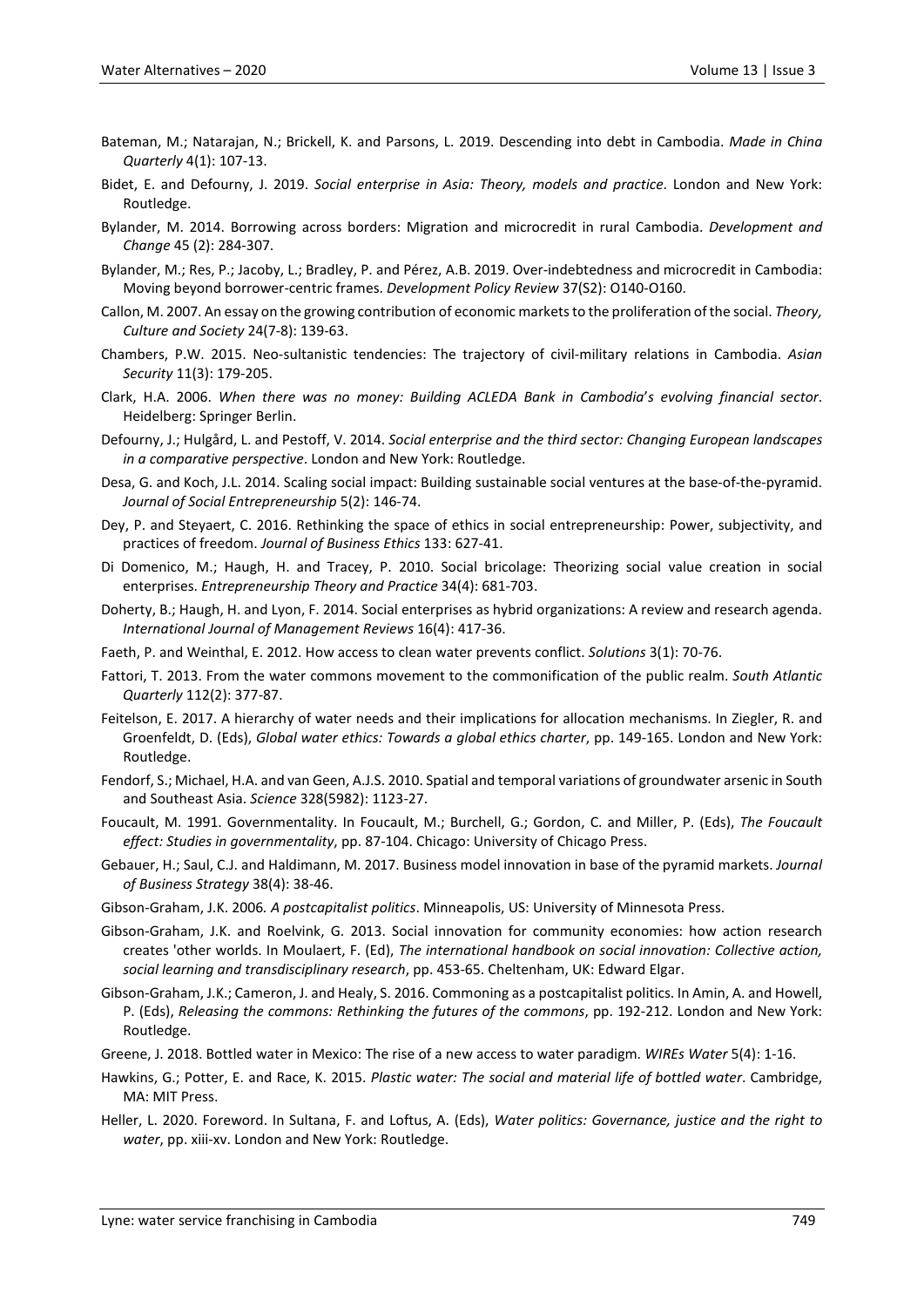- Hockerts, K. 2015. How hybrid organizations turn antagonistic assets into complementarities. *California Management Review* 57(3): 83-106.
- Hystra. 2011. *Access to safe water for the base of the pyramid*. Paris: Hybrid Strategies Consulting.
- Jaffee, D. and Newman, S. 2013. A more perfect commodity: Bottled water, global accumulation, and local contestation. *Rural Sociology* 78(1): 1-28.
- Khieng, S. and Dahles, H. 2015. Commercialization in the non-profit sector: The emergence of social enterprise in Cambodia. *Journal of Social Entrepreneurship* 6(2): 218-43.
- Kooy, M. and Walter, C.T. 2019. Towards a situated urban political ecology analysis of packaged drinking water supply. *Water* 11(2): 225.
- Linebaugh, P. 2008. *The Magna Carta manifesto: Liberties and commons for all*. Los Angeles: University of California **Press**
- Martin, G.; Liouville, J. and Méreaux, J-P. 2019. Optimisation of resources, skills and organisational capabilities in the BOP environment: Application of the 'entrepreneurial bricolage' concept to the social enterprise 1001fontaines in Cambodia. Paper presented to 7th EMES International Research Conference on Social Enterprise, Sheffield Hallam University, UK, 24-27 June 2019.
- Ministry of Rural Development. 2010. *Rural water supply, sanitation and hygiene strategy 2010-2025*. Phnom Penh, Cambodia: Royal Government of Cambodia, July 2010.
- NCDD (National Committee for Democratic Development). 2017. *Commune data base – 2016*. Phnom Penh: NCDD.
- Nicholls, A. 2013. The social entrepreneurship Social policy nexus in developing countries. In Surender, R. and Walker, R. (Eds), *Social policy in a developing world*, pp. 183-214. Cheltenham: Edward Elgar.
- Nicholls, A. and Murdock, A. 2012. The nature of social innovation. In Nicholls, A. and Murdock, A. (Eds), *Social innovation: Blurring boundaries to reconfigure markets*, pp. 1-30. Basingstoke, UK: Palgrave Macmillan.
- Norman, D.J. 2014. From shouting to counting: Civil society and good governance reform in Cambodia. *The Pacific Review* 27(2): 241-64.
- OPHI (Oxford Poverty and Human Development Initiative). 2018. *Global MPI country briefing 2018: Cambodia (East Asia and the Pacific)*. Oxford: OPHI, University of Oxford.
- Pacheco-Vega, R. 2019. (Re)theorizing the politics of bottled water: Water insecurity in the context of weak regulatory regimes. *Water* 11(4): 658.
- Pacheco-Vega, R. 2020. Human right to water and bottled water consumption: Governing at the intersection of water justice, rights and ethics. In Sultana, F. and Loftus, A. (Eds), *Water politics: Governance, justice and the rght to water*, pp. 113-28. London and New York: Routledge.
- Perera, V. 2015. Engaged universals and community economies: The (human) right to water in Colombia. *Antipode* 47(1): 197-215.
- Petrescu, D.; Petcou, C'; Safri, M. and Gibson, K. 2020. Calculating the value of the commons: Generating resilient urban futures. *Environmental Policy and Governance*, [DOI: 10.1002/eet.1890](doi:%2010.1002/eet.1890)
- Pink, R.M. 2016*. Water rights in Southeast Asia and India*. New York: Palgrave Macmillan.
- Resnick, S.A. and Wolff, R.D. 1987. *Knowledge and class: A Marxian critique of political economy*. Chicago: University of Chicago Press.
- San, V.; Sriv, T.; Spoann, V.; Var, S. and Seak, S. 2012. Economic and environmental costs of rural household energy consumption structures in Sameakki Meanchey district, Kampong Chhnang Province, Cambodia. *Energy* 48(1): 484-91.
- Scott, J.C. 1972. The erosion of patron-client bonds and social change in rural Southeast Asia. *The Journal of Asian Studies* 32(1): 5-37.
- Sima, L.C. and Elimelech, M. 2013. More than a drop in the bucket: Decentralized membrane-based drinking water refill stations in Southeast Asia. *Environmental Science & Technology* 47(14): 7580-88.
- Son, N.T. and Thanh, B.X. 2020. Remotely sensed drought evaluation over rice cultivated areas in Cambodia during 2000 to 2019. *Geocarto International*, [DOI: 10.1080/10106049.2020.1773546](doi:%2010.1080/10106049.2020.1773546)
- Stoler, J. 2012. Improved but unsustainable: accounting for sachet water in post-2015 goals for global safe water. *Tropical Medicine and International Health* 17(12): 1506-08.